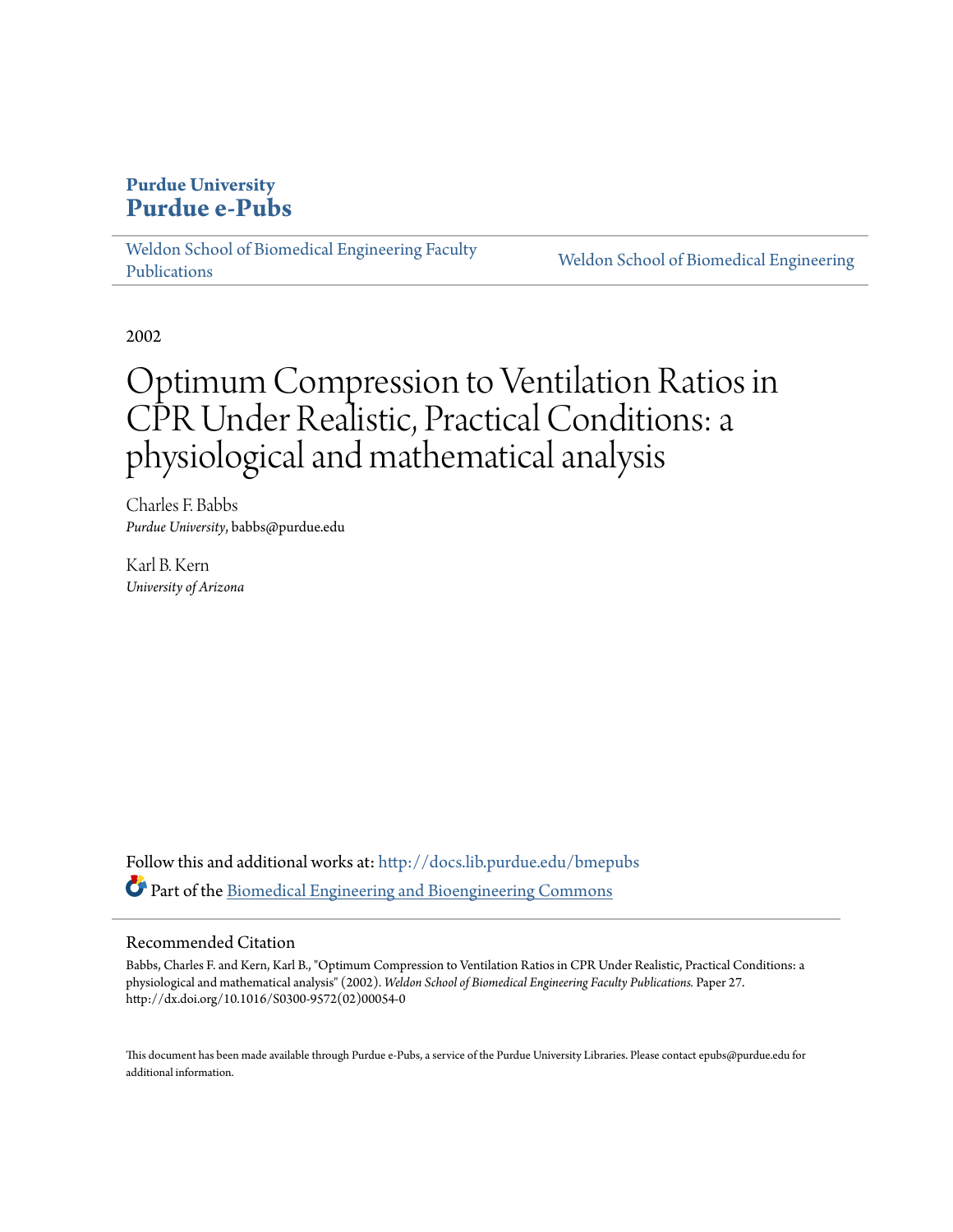# Optimum Compression to Ventilation Ratios in CPR Under Realistic, Practical Conditions: a physiological and mathematical analysis

Charles F. Babbs<sup>1</sup> and Karl B. Kern<sup>2</sup>

<sup>1</sup> Department of Basic Medical Sciences, Purdue University;

Member and chair, Research Working Group, Emergency Cardiovascular

Care Programs, American Heart Association

<sup>2</sup>Division of Cardiology, University of Arizona.

Address for correspondence and proofs:

Charles F. Babbs, MD, PhD 1426 Lynn Hall Purdue University West Lafayette IN 47907-1246, USA E-mail: [babbs@purdue.edu](mailto:babbs@purdue.edu) Voice: 765-496-2661, Fax: 765-494-0781

The helpful comments and suggestions of Douglas Chamberlain, University of Wales

College of Medicine, and of Anthony J. Handley, Colchester, Essex, England are

gratefully acknowledged.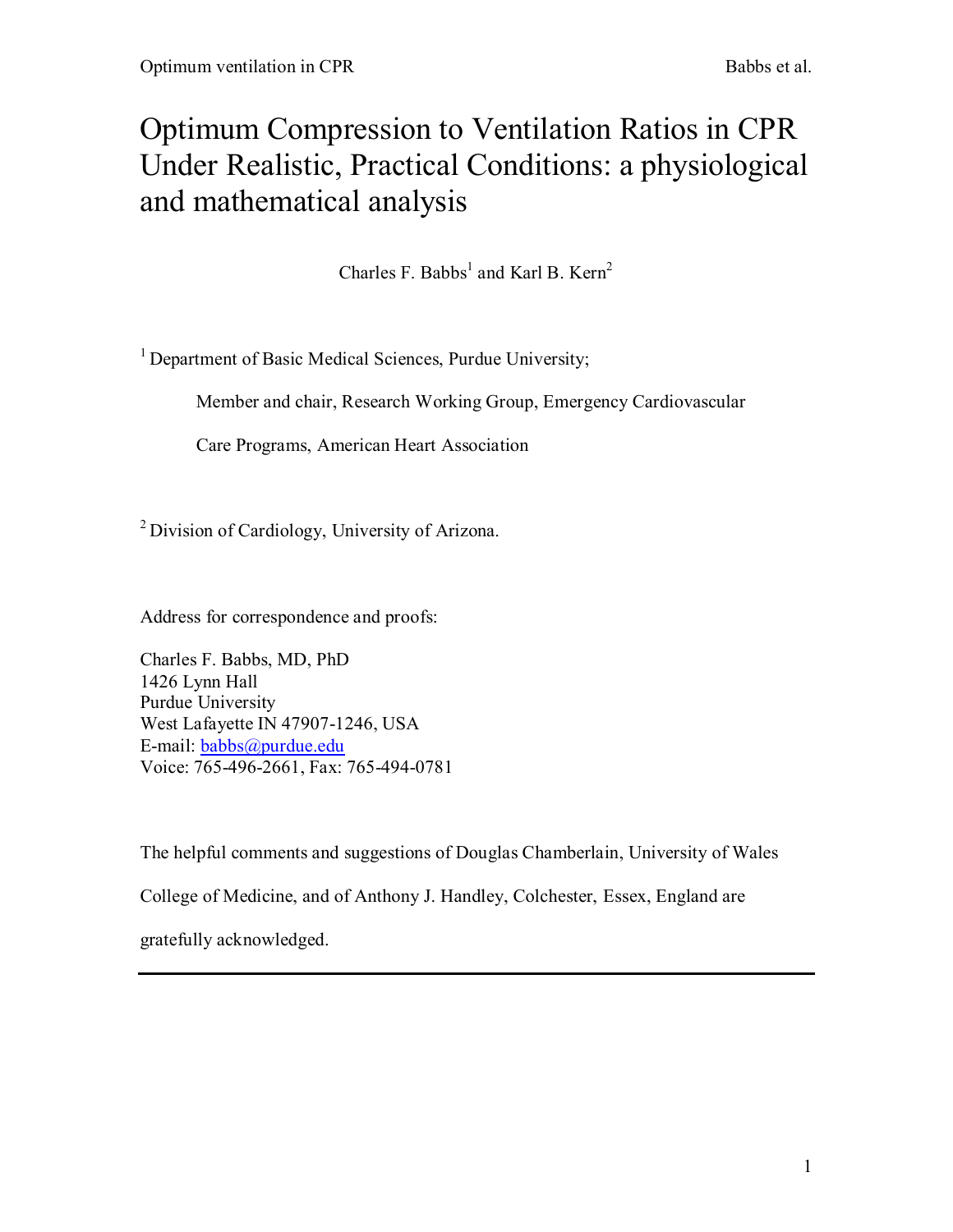### **Abstract**

*Objective*: To develop and evaluate a practical formula for the optimum ratio of compressions to ventilations in CPR. The optimum value of a parameter is that for which a desired result is maximized. Here the desired result is assumed to be either oxygen delivery to peripheral tissues or a combination of oxygen delivery and waste product removal.

*Method*: Equations describing oxygen delivery and blood flow during CPR as functions of the number of compressions and the number of ventilations delivered over time were developed from principles of classical physiology. These equations were solved explicitly in terms of the compression/ventilation ratio and evaluated for a wide range of conditions using Monte Carlo simulations.

*Results*: As the compression to ventilation ratio was increased from zero to 50 or more, both oxygen delivery and the combination of oxygen delivery with blood flow increased to maximum values and then gradually declined. For parameters typical of standard CPR as taught and specified in international guidelines, maximum values occurred at compression/ventilation ratios near 30:2. For parameters typical of actual lay rescuer performance in the field, maximal values occurred at compression/ventilation ratios near 60:2

*Conclusion*: Current guidelines overestimate the need for ventilation during standard CPR by two to four-fold. Blood flow and oxygen delivery to the periphery can be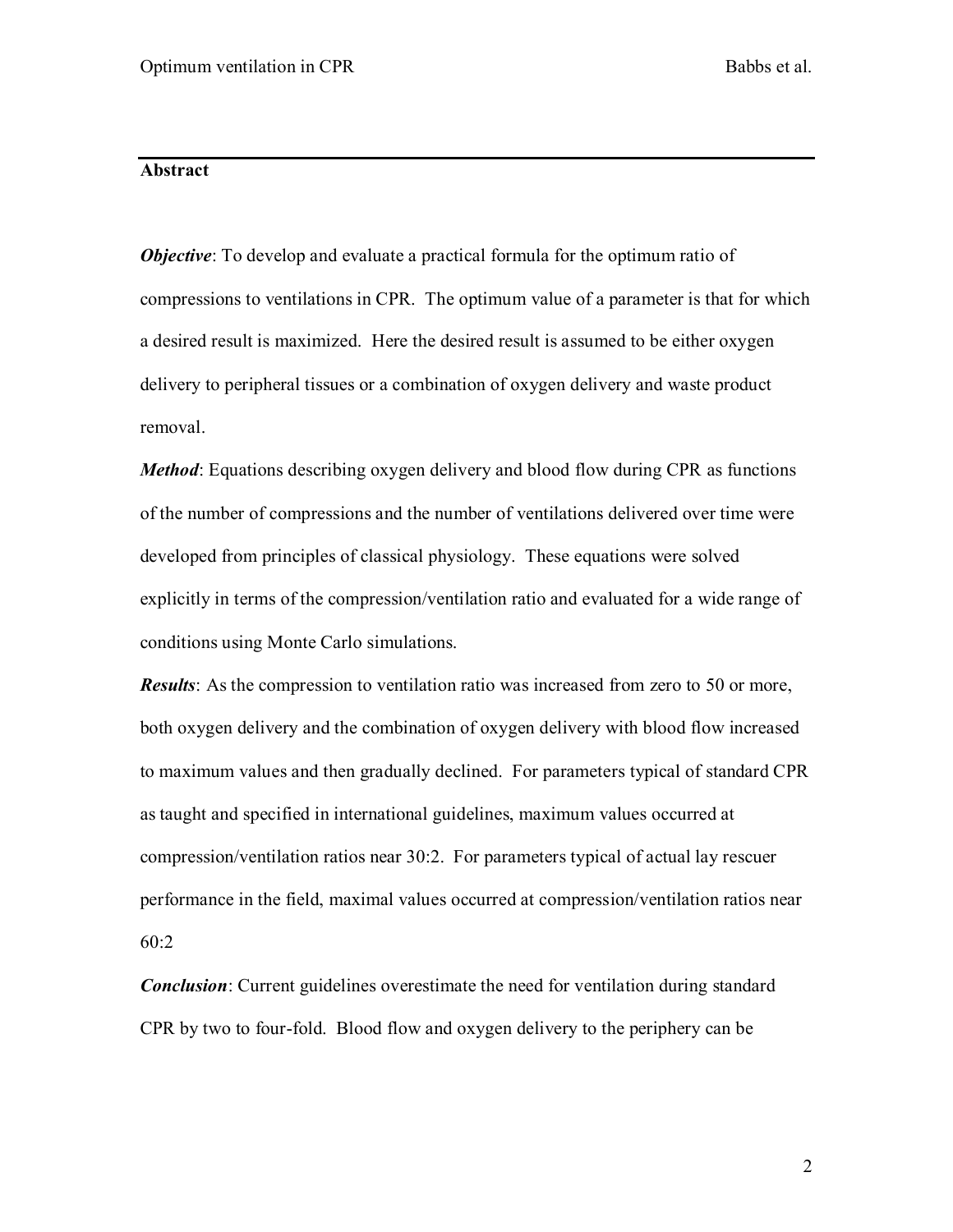improved by eliminating interruptions of chest compression for these unnecessary ventilations.

*Key words:* Cardiopulmonary resuscitation (CPR); Coronary perfusion pressure; Guidelines; Heart arrest; Mouth-to-mouth; Tidal volume

#### **1. Introduction**

Current adult CPR by one or two rescuers is based on the traditional ABC's – airway, breathing, circulation – with a 15:2 compression/ventilation ratio<sup>1</sup>. That is, the rescuer compresses the chest 15 times, pauses to give two mouth-to-mouth ventilations, and then continues with chest compressions\* . The 15:2 ratio is essentially the same as the normal ratio of heart rate to breathing in a quietly resting adult with a heart rate of 75 beats/min and a respiratory rate of 10 breaths/min, namely 7.5:1 or 15:2. Recently, the issue of the most desirable compression/ventilation ratio has been reopened because of the reluctance of many rescuers, both lay and professional, to perform mouth-to-mouth rescue breathing, owing to the fear of contracting serious communicable diseases such as  $AIDS^{2-4}$ . Moreover, the relatively long pauses in chest compression required for ventilation lead to disturbingly long interruptions in chest compressions and associated blood flow. In turn, the average systemic perfusion pressure over a complete compression/ventilation cycle may be much lower than is generally appreciated.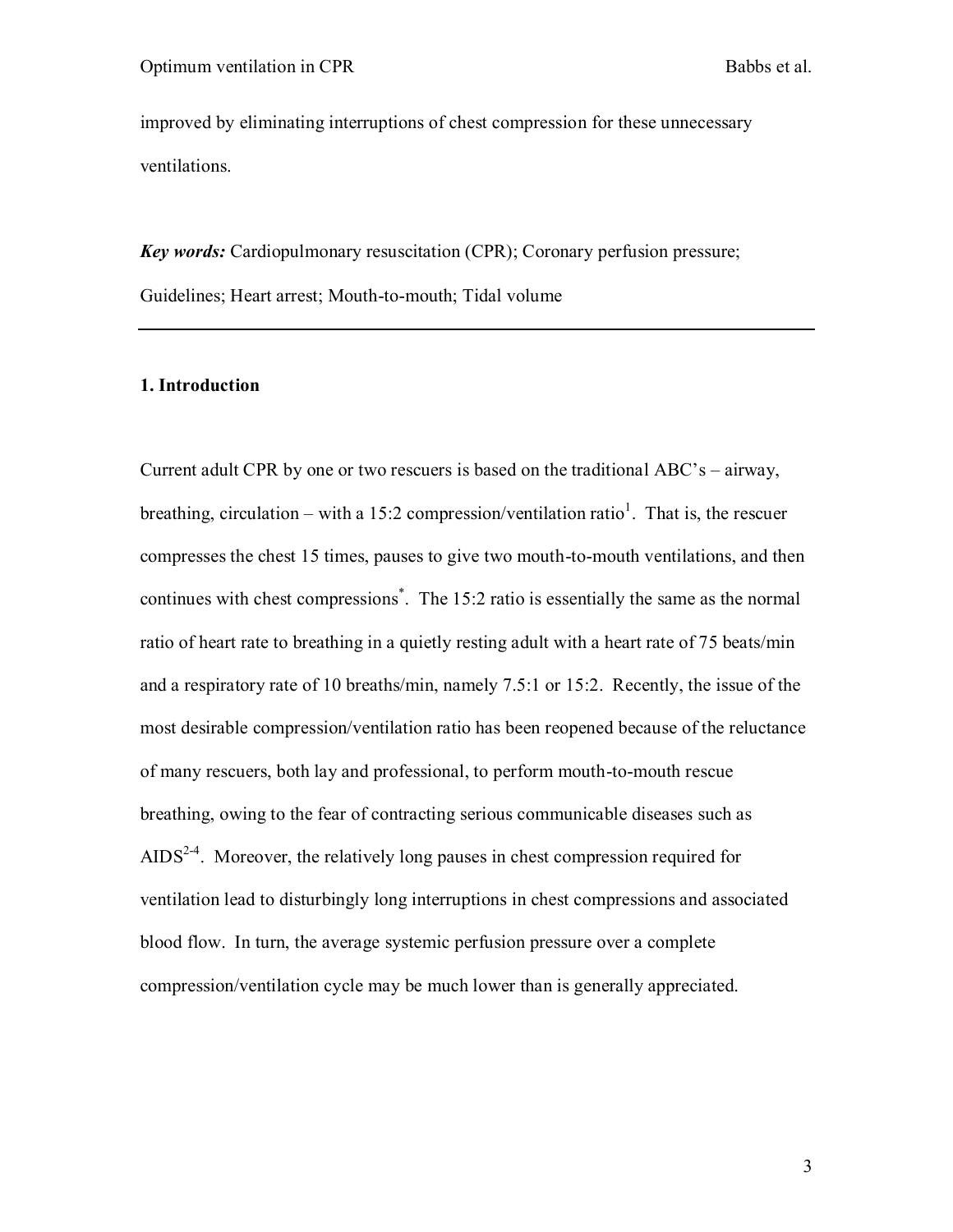Consider, for example, a set of 15 compressions at a compression rate of 100 per minute<sup>1</sup>, which requires 9 seconds to deliver. If a rescuer takes 5 seconds to administer two slow, deep rescue breaths of 700 to 1000 ml each, as specified in current Guidelines<sup>1</sup>, then chest compressions are only being delivered  $9/14$ <sup>ths</sup> of the time. The 5-second pause for ventilation following every 15 chest compressions has been shown in experimental models to reduce coronary perfusion pressure by  $50\%$ <sup>5</sup>. This loss of perfusion pressure must be rebuilt during each subsequent set of compressions, and typically requires about 5 to 10 compressions before the previous level is achieved<sup>5</sup>. In some cases the 5-second pause for ventilation may reduce overall mean systemic perfusion below the value of approximately 25 mmHg required for effective resuscitation  $6-8$ .

Furthermore, actual observations of lay rescuers suggest that the pause in chest compression required to deliver two ventilations is rarely as brief as 5 seconds. Recent videotape analysis of lay rescuers in action shows that the interruption of chest compression for rescue breathing consistently requires about 16 seconds to perform<sup>9, 10</sup>. The act of delivering two slow, deep rescue breaths is not just the blowing into the mouth of the victim, but the physical task of stopping compressions, leaving the chest, moving to the head, performing a head tilt/chin lift maneuver to open the airway, taking in a breath, bending over, getting a good mouth to mouth seal, blowing in the breath, rising up, taking in a second breath, bending over again, recreating a good seal, blowing in the second breath, watching the chest rise, leaving the head and returning to the chest, finding the proper hand position, and finally beginning to compress the chest again! This

 \* The former convention of 5:1 compression ventilation ratio for two-rescuer CPR has been dropped in the most recent Guidelines for the sake of simplification and coordination between North American and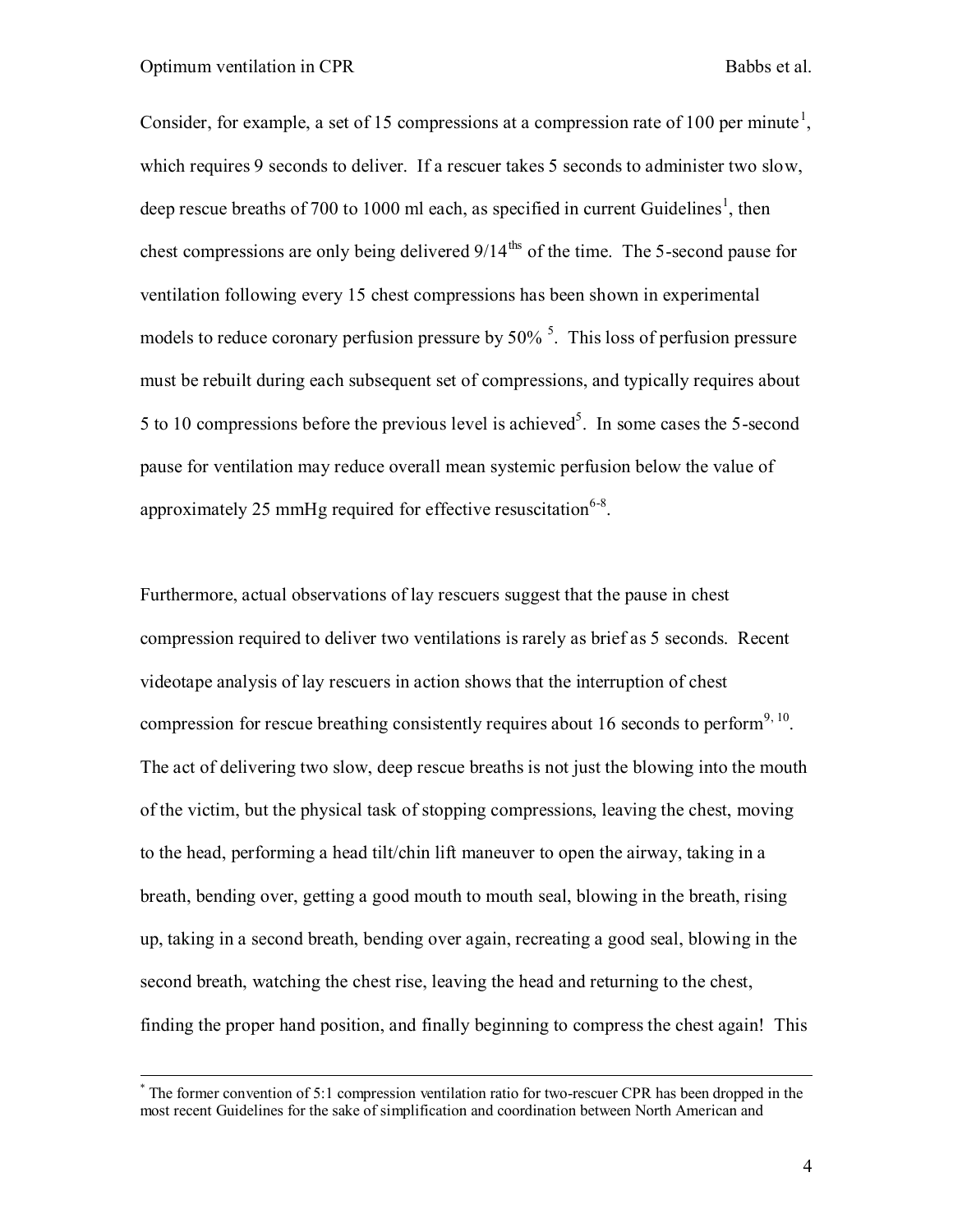kinesthetically complex set of tasks is much more difficult for the once trained, but unpracticed, rescuer than is the rhythmic repetition of chest compression.

Hence in a practical, real world setting, with a compression rate of 100/min (the new value specified in the year 2000 international guidelines<sup>1</sup>), chest compressions would be interrupted for ventilations a majority of the time (9 seconds for 15 compressions, 16 seconds for 2 ventilations). In this case chest compressions would be delivered during only 36 percent of the total resuscitation time.

Accordingly, a movement has begun to explore the use of other compression to ventilation ratios such as  $50:5^{9-12}$ , during which chest compressions are sustained for a greater proportion of the time. The ultimate extension of this concept of increasing the number of chest compressions between ventilation ventilations is "continuous chest compression CPR" without any ventilations. Such a strategy has been extensively studied in a swine model of resuscitation and has shown identical outcome results to standard 15:2 compression to ventilation CPR<sup>11-17</sup>. Recently, Hallstrom et al<sup>18</sup> have reported a clinical study of simplified, dispatcher assisted CPR, in which no ventilations are given. In this study, the results of CPR without ventilations were no worse than those of standard CPR. Such research begs the question as to how much, if any, ventilation is needed in the early treatment of cardiac arrest<sup>16, 19</sup>—or more generally—what is the optimum compression to ventilation ratio?

European practice.

 $\overline{a}$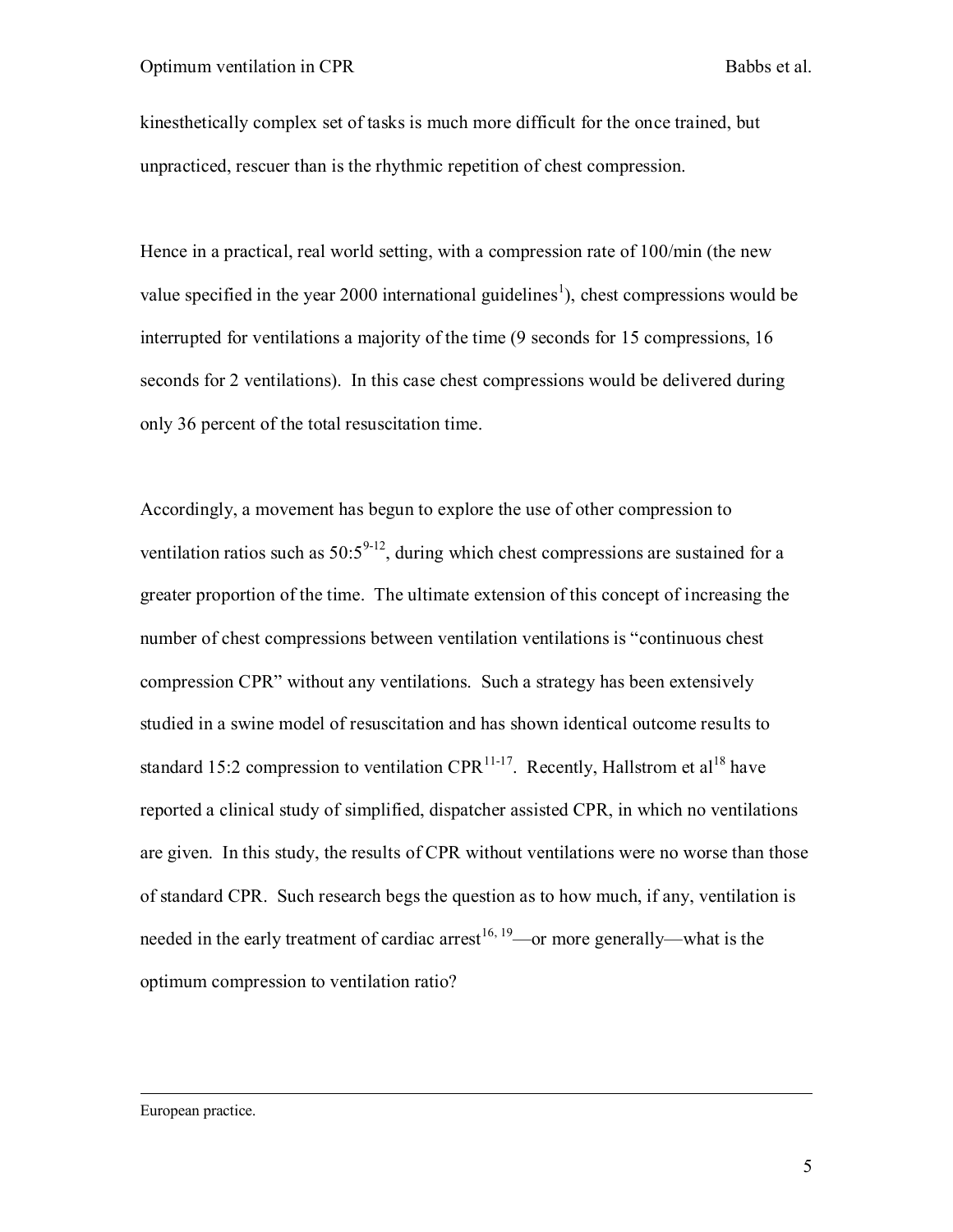The optimum value of a parameter is that for which a desired result is maximized. Hence the optimum compression to ventilation ratio depends on the particular principle or criterion one chooses to define "desired result". One such principle is that the main purpose of the circulation is to deliver oxygen to peripheral tissues. An extension of this principle is that the purpose of the circulation is not only to deliver oxygen but also to remove metabolic waste products. That is, there may be some independent benefit of circulation even if little or no oxygen is delivered, for example, to clear lactic acid made during prior ischemia and anaerobic metabolism. In this case the function of effectiveness of the circulation can be viewed as the product of some function of blood flow multiplied by some function of oxygen delivery.

The present paper takes a mathematical and physiological approach to finding the optimum compression/ventilation ratio in CPR, where the optimum is defined either in terms of oxygen delivery alone or as a combination of oxygen delivery and perfusion. The results show that 15:2 is optimal for less than 1 percent of patients resuscitated with ideal ventilation technique and virtually none of the patients resuscitated with average ventilation technique characteristic of lay rescuers.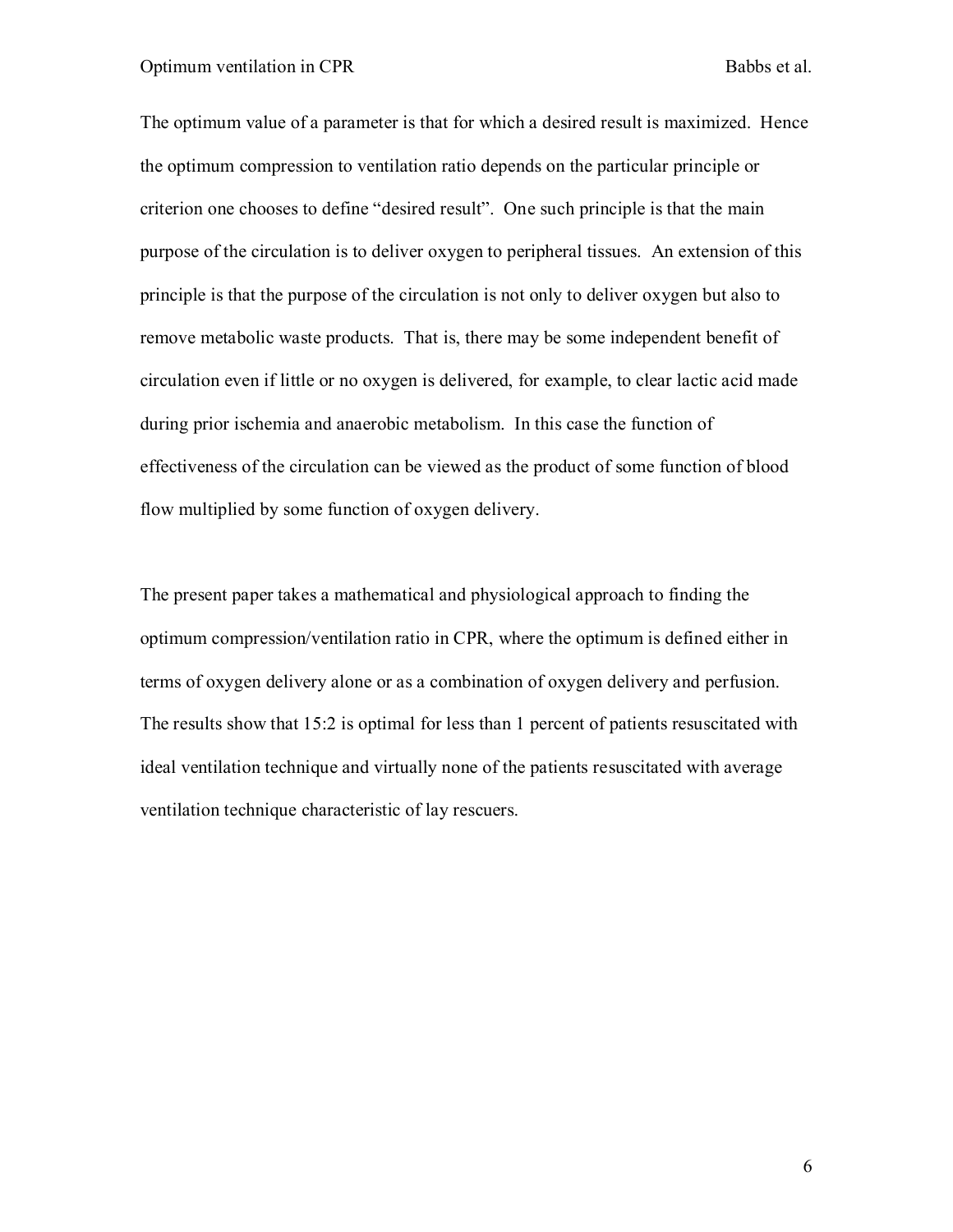#### **2. Methods and Results**

#### *2.1. Approach*

To define an optimum value of a parameter, x, one has to plot a desired result as a function of x, and then find the value of x at which the desired result is maximized. Suppose, for example, that the desired result is oxygen delivery. According to the Fick principle, oxygen delivery is equal to cardiac output (forward blood flow) multiplied by the arteriovenous difference in oxygen content  $(A-V O_2$  difference). In this case it is necessary to express blood flow and  $A-VO_2$  difference during CPR as a function,  $F(x)$ , of the compression ventilation ratio, x, and to find the value of x for maximum oxygen delivery. If  $F(x)$  is well behaved, it is also possible also to use calculus to find a general formula for the optimum value, x\*, that gives maximal oxygen delivery. In the following analysis we shall examine mathematically how blood flow and oxygen delivery change as a function of the compression to ventilation ratio. For simplicity, we explored only compression to ventilation ratios of the form n:2, such as 15:2, 30:2, or 50:2, although other schemes have been suggested<sup>9, 10</sup> and may have merit. The definitions for all variables and their typical values for standard CPR are provided in Table 1.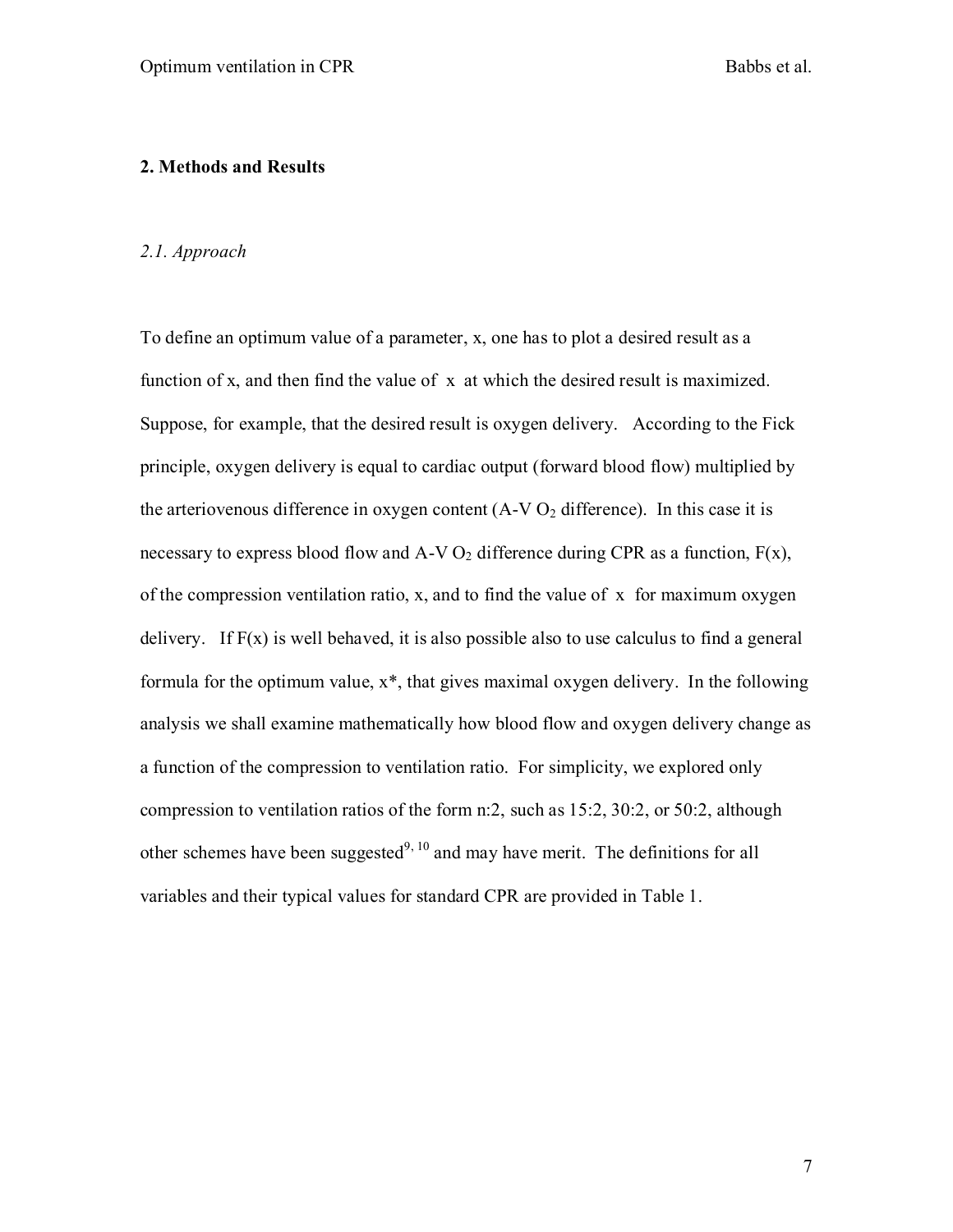#### *2.2. Oxygen delivery*

Here the term oxygen delivery is used synonymously with oxygen consumption or oxygen uptake. Oxygen uptake in the lungs and delivery to the periphery is  $D_{_{O_2}} = \overline{Q} \cdot \Delta c_{_{O_2}}$ , where  $\overline{Q}$  is the mean forward blood flow during CPR and  $\Delta c_{_{O_2}}$  is the gain in oxygen content of the blood during its transit through the pulmonary capillaries, and in turn, the loss in oxygen content of blood during its transit through the systemic capillaries.

An analytical expression for mean forward flow as a function of the compression/ventilation ratio, x , is derived in Appendix 1. This expression is

$$
\overline{Q} = Q_{\text{MAX}} \cdot \frac{x}{T/t + x} \tag{1}
$$

where T is the average time required for one ventilation (the total ventilatory pause divided by 2 for n:2 schemes), and t is the time for one full compression (the inverse of the compression rate).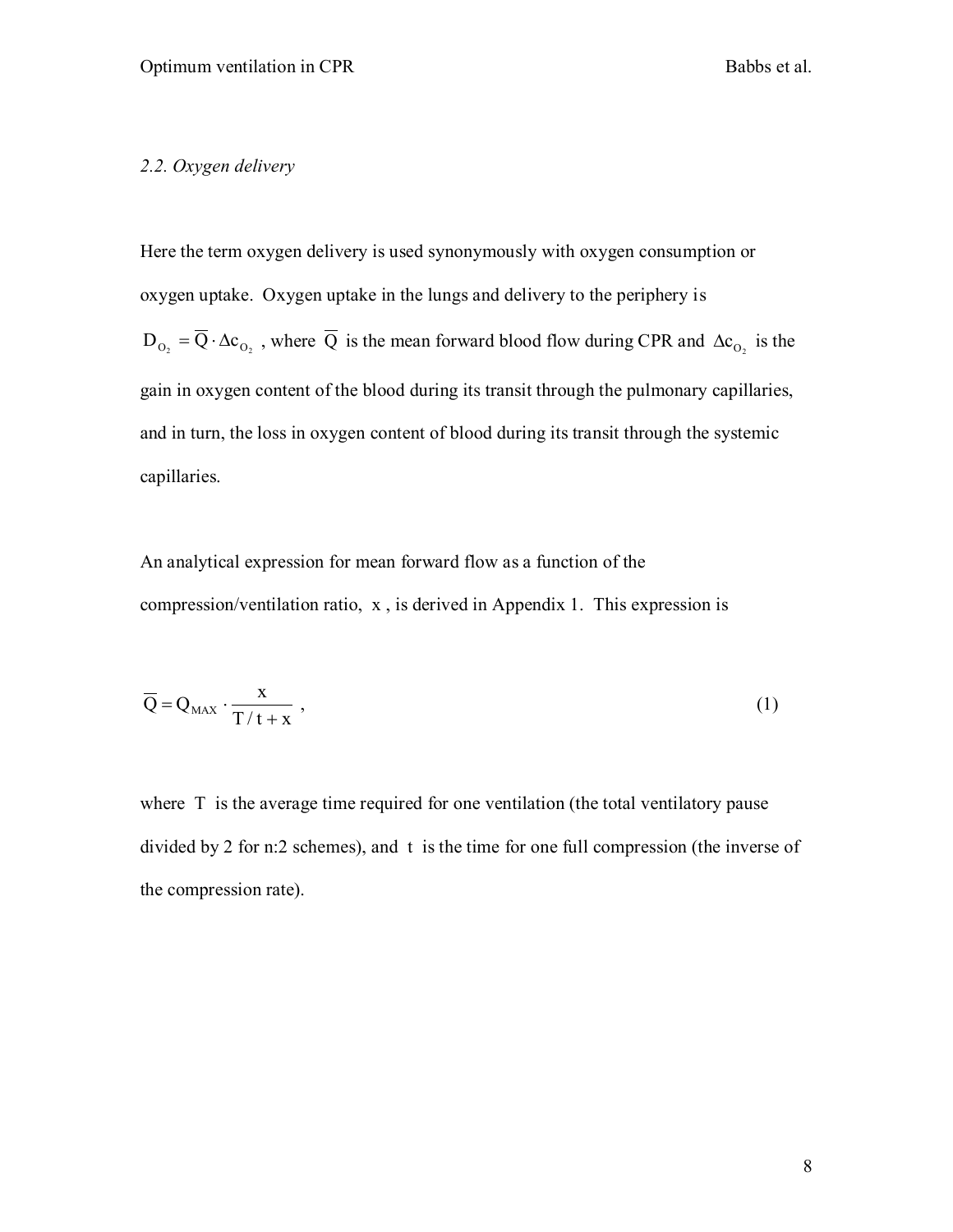For example, under ideal conditions of standard CPR, as specified in the Guidelines,

$$
\overline{Q} = 1000 \cdot \frac{x}{4.2 + x}
$$
 (ml of blood/min). (1a)

Here the parameter 4.2, is based on a time of 5 seconds to for delivery of two rescue breaths. If, however, one uses a more practical value of 16 seconds for delivery of two rescue breaths, characteristic of actual lay rescuers, expression (1) becomes

$$
\overline{Q} = 1000 \cdot \frac{x}{13 + x}
$$
 (ml of blood/min). (1b)

An analytical expression for  $\Delta c_{O_2}$  as a function of the compression/ventilation ratio, x, is derived in Appendix 2. This expression is

$$
\Delta c_{O_2} \approx \frac{s \cdot (v_T - v_D) \cdot f_I}{(v_T - v_D) + Q_{MAX} \cdot s \cdot t \cdot x}
$$
 (ml of oxygen/ml of blood), (2)

where s is a constant related to the oxygen-hemoglobin dissociation curve, and other variables are as previously defined (Table 1). This expression is independent of the duration of ventilatory pauses. For example, under ideal conditions of standard CPR,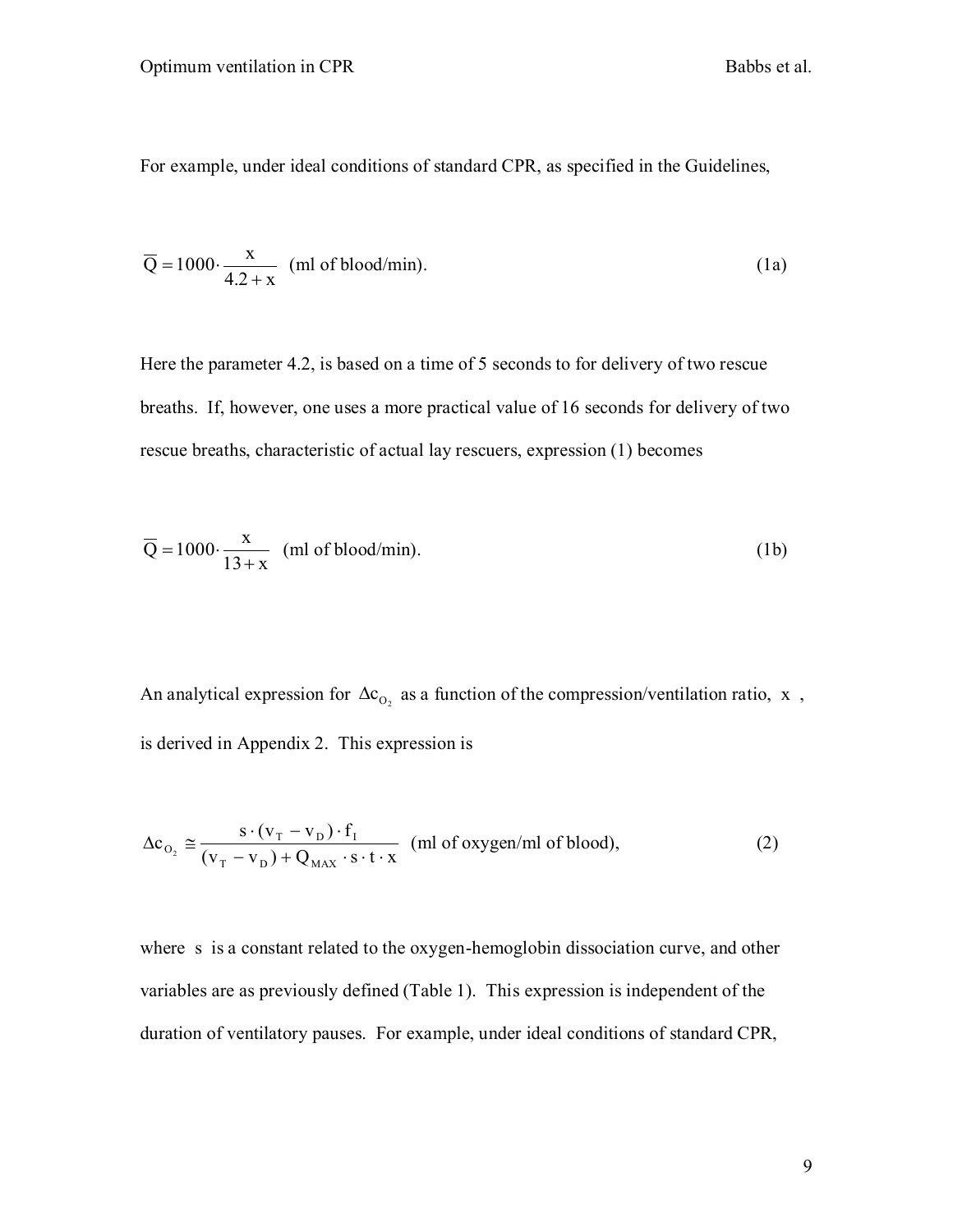$$
\Delta c_{O_2} = \frac{132}{550 + 15 \cdot x} \quad \left(\frac{m! O_2}{m! \text{ blood}}\right). \tag{2a}
$$

(2a)<br>
recssions (1) and (2) as the compression/ventilation ratio,<br>
m, say, zero to 50. Mean flow,  $\overline{Q}$ , is a gradually rising<br>
abstantially greater than T/t in expression (1), the value<br>
symptotic value. This is becau Now consider the changes in expressions (1) and (2) as the compression/ventilation ratio, x , is increased over the range from, say, zero to 50. Mean flow, Q , is a gradually rising function of x. As x becomes substantially greater than  $T/t$  in expression (1), the value of Q approaches the maximal asymptotic value. This is because with relatively more compressions and fewer ventilations, interruptions of chest compression become a relatively small fraction of total cycle time. The change in blood oxygen content,  $\Delta c_{O_2}$ , is a gradually falling function of x. As x becomes larger in expression (2), the value of  $\Delta c_{O_2}$  begins to diminish. This is because with relatively more compressions and fewer ventilations, alveolar oxygen concentration falls and becomes insufficient to fully charge hemoglobin.

Figure 1 shows the results of multiplying expressions (1) and (2) to obtain oxygen delivery,

$$
D_{O_2} = \overline{Q} \cdot \Delta c_{O_2},\tag{3}
$$

as a function of the compression/ventilation ratio. Also shown are relative changes in component functions (1) and (2).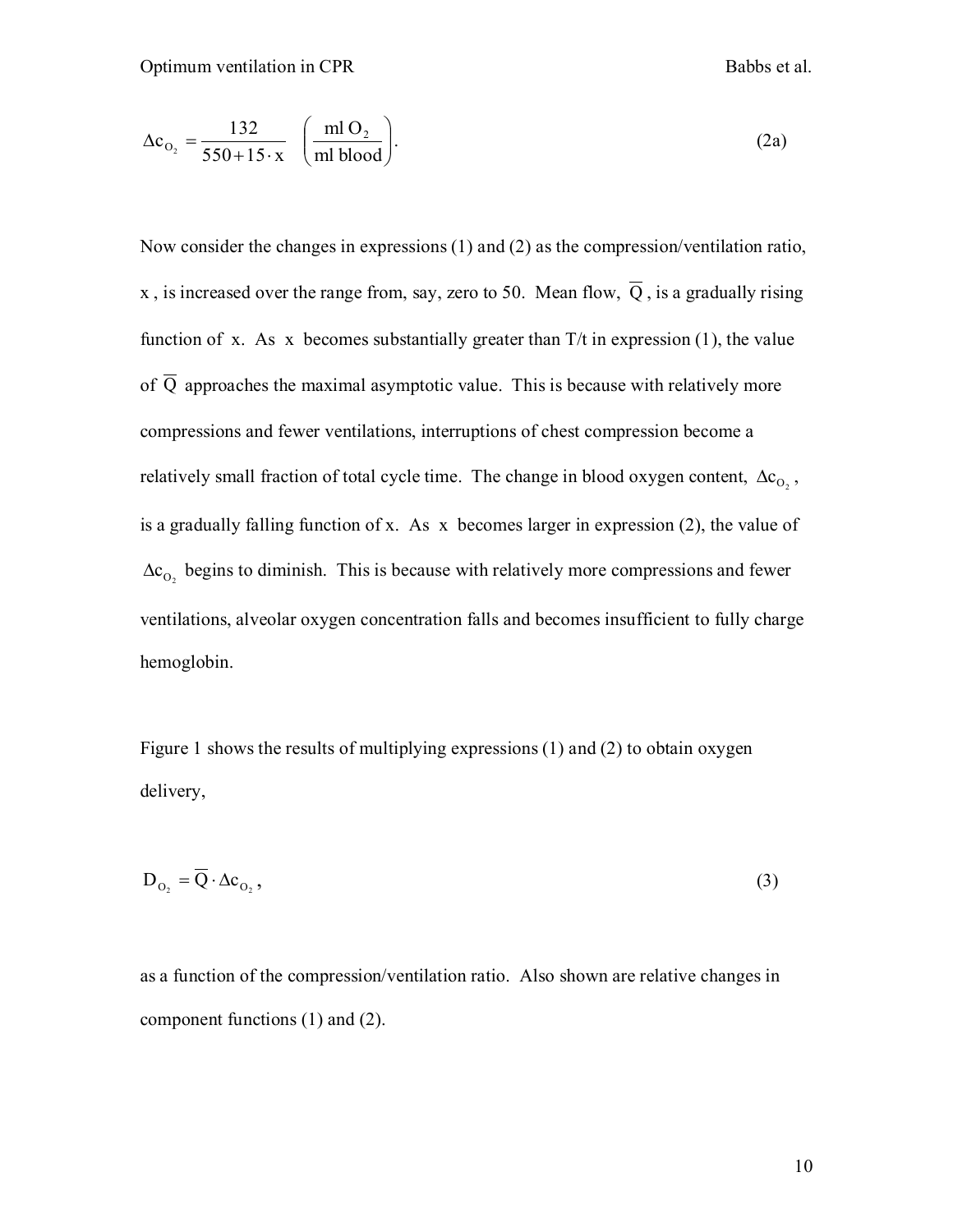Figure 1(a) is based upon an average ventilation time of 5 sec/2 breaths  $= 0.042$  $min/b$  reath. This value describes the ventilatory pause specified in current Guidelines<sup>1</sup>. As the compression/ventilation ratio increases over the range 0 to 50 and interruptions for chest compression for ventilation become less frequent, relative blood flow improves. At the same time relative alveolar oxygen  $(f_A/f_I)$  decreases. The actual oxygen delivery, which is related to product of these functions, rises to a maximum and then gradually falls. In the limiting cases in which there are either no compressions  $(x = 0)$  or no ventilations ( $x \rightarrow \infty$ ) steady-state oxygen delivery is zero\*. Maximal oxygen delivery is obtained for values of x between about 10 and 20, corresponding to 20:2 or 40:2 CPR. Here a reasonable value for the optimum is around 15:1 or 30:2.

Figure 1(b) is based upon an average ventilation time of 16 sec/2 breaths =  $0.133$ min/breath. This value describes the average ventilatory pause in the Cardiff data<sup>9, 10</sup>, characteristic of normally trained lay rescuers. As the compression/ventilation ratio increases over the range 0 to 50, blood flow improves and alveolar oxygen decreases, as before. Now, however, maximal values are obtained for values of x between about 15 and 30, corresponding to 30:2 and 60:2 CPR. Here a reasonable value for the optimum is around 25:1 or 50:2. Note that with average lay rescuer technique (16 sec ventilatory pauses) shown in Figure 1(b) the maximal oxygen delivery is only 100 ml oxygen/min,

 \* In non-asphyxial arrest there may be a maximum supply of oxygen in the residual lung volume equal to about 5 liters x 14 percent oxygen = 700 ml of oxygen. At the normal oxygen consumption rate of 250 ml/min this supply would last less than 3 minutes. Hence for more prolonged CPR we are interested in the steady-state solutions shown in Figure 1.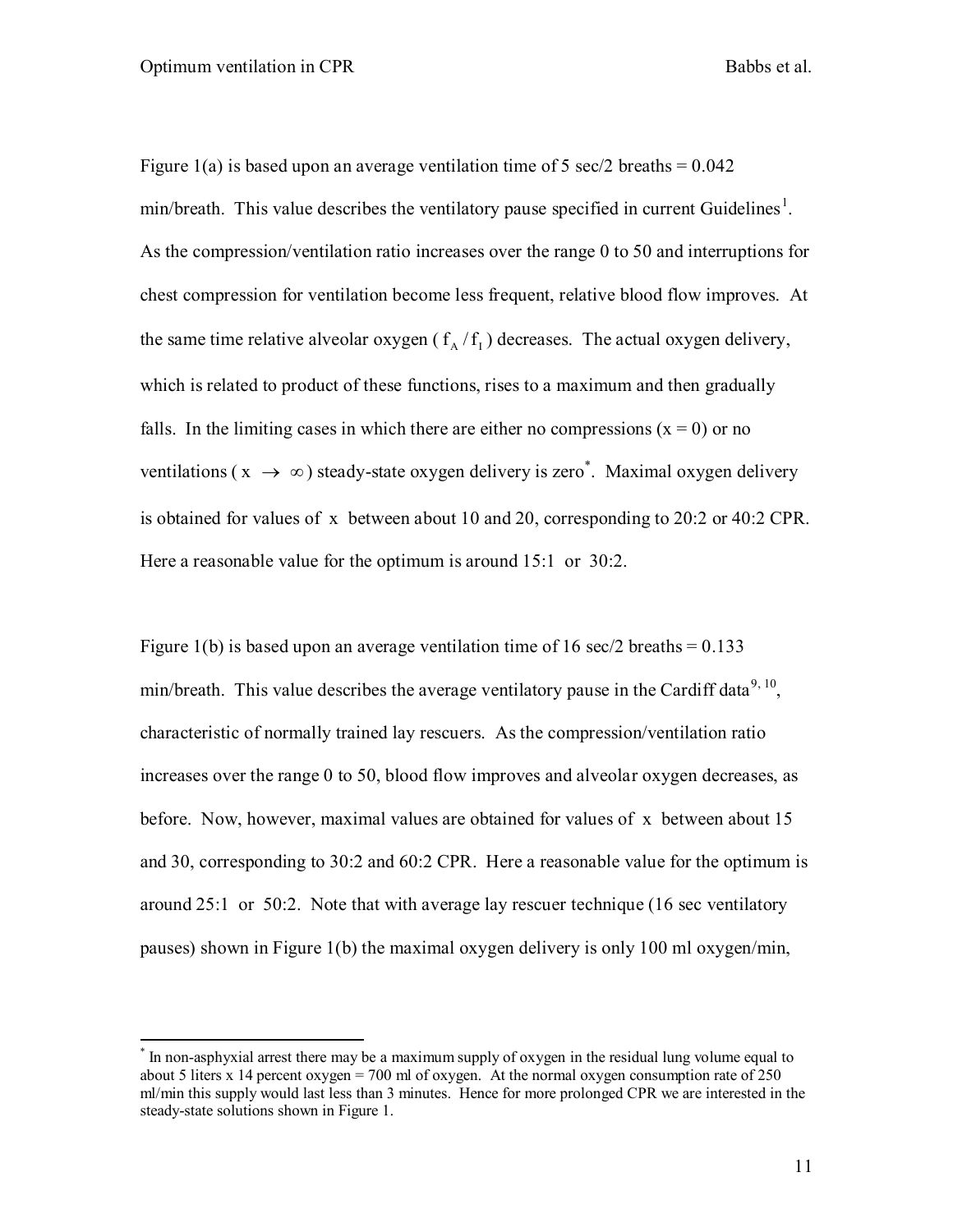compared with 140 ml oxygen/min with ideal technique shown in Figure 1(a). This is because the longer ventilatory pauses necessarily limit mean blood flow to the periphery.

#### *2.3. Combined flow and oxygen delivery*

Now suppose that the desired result of CPR is a function both of blood flow itself and of oxygen delivery. This criterion comes from the biological idea that both removal of waste products and the delivery of oxygen are necessary and important functions of the circulation. In low flow states like CPR there is a tendency toward anaerobic metabolism with lactic acid formation. There may also have been prior ischemia, leading to waste product accumulation. Accordingly, there may be independent benefits to increased flow without increased oxygen delivery (that is increased flow with decreased arterial oxygen saturation and the same oxygen delivery). This idea is in keeping with the reported success of no-ventilation  $CPR<sup>11-17</sup>$ . In this case an arbitrary index of the overall benefit of circulation could be calculated as

$$
\text{Benefit} \approx \left[\overline{Q}\right]^{\alpha} \cdot \Delta c_{O_2} \tag{4}
$$

for some power  $\alpha$ , greater than 1, but probably less than, say, 2.

Figure 2 shows the shape of such a benefit function for chest compressions at 100/min using  $\alpha = 1.5$ . Consider first ideal CPR with ventilatory pauses of 5 sec/2 breaths.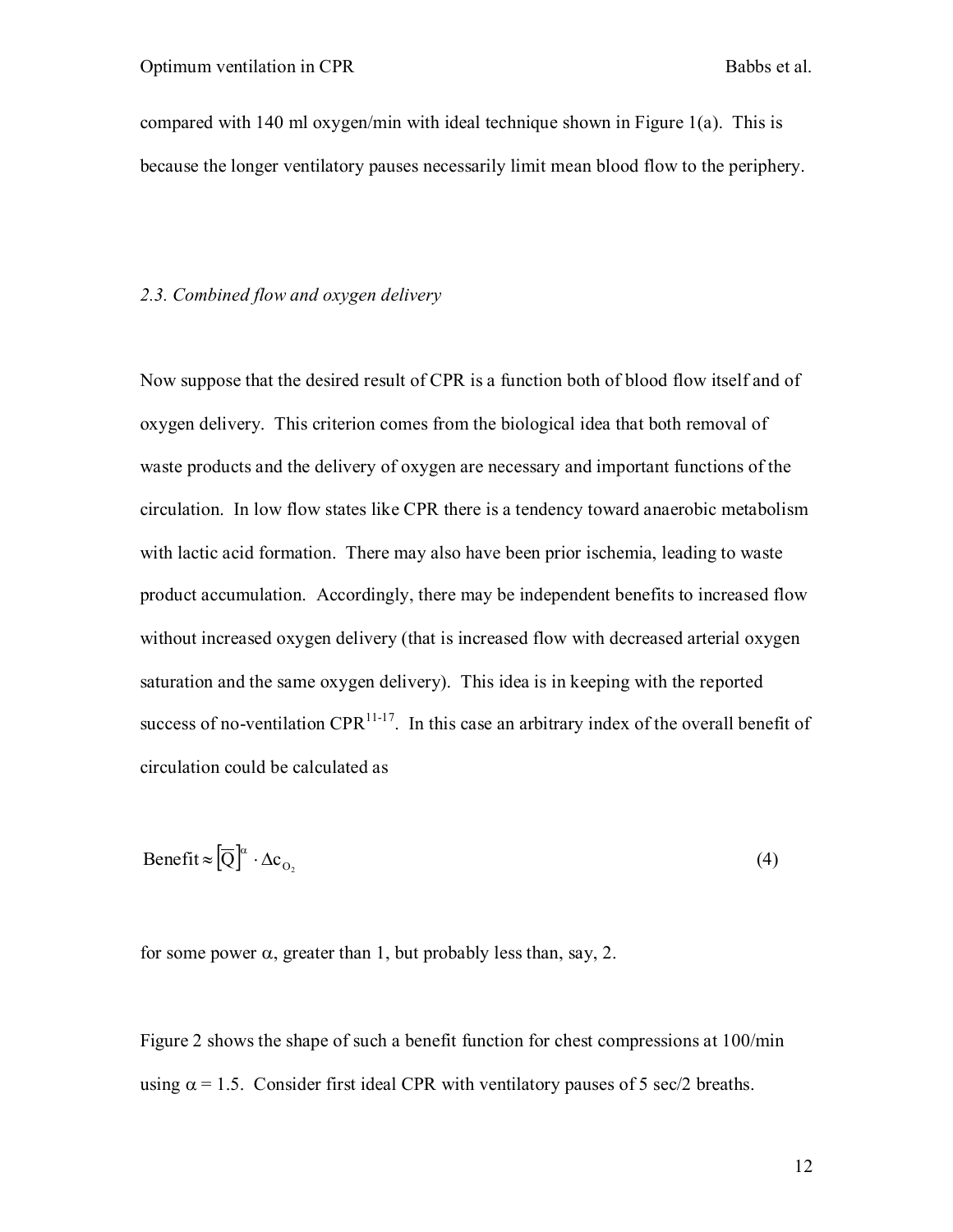Figure 2(a) shows that the plateau region is a little more prolonged than in Figure 1(a). Maximal benefit occurs for compression ventilation ratios in the range of 12 to 24, which correspond to 24:2 to 48:2. If there is benefit to perfusion without ventilation, the optimal ratio becomes larger. When ventilatory pauses are taken as 16 sec/2 breaths the results in Figure 2(b) are obtained. In this case maximal benefit occurs for compression ventilation ratios in the range of 25 to 40, which corresponds to 50:2 to 80:2.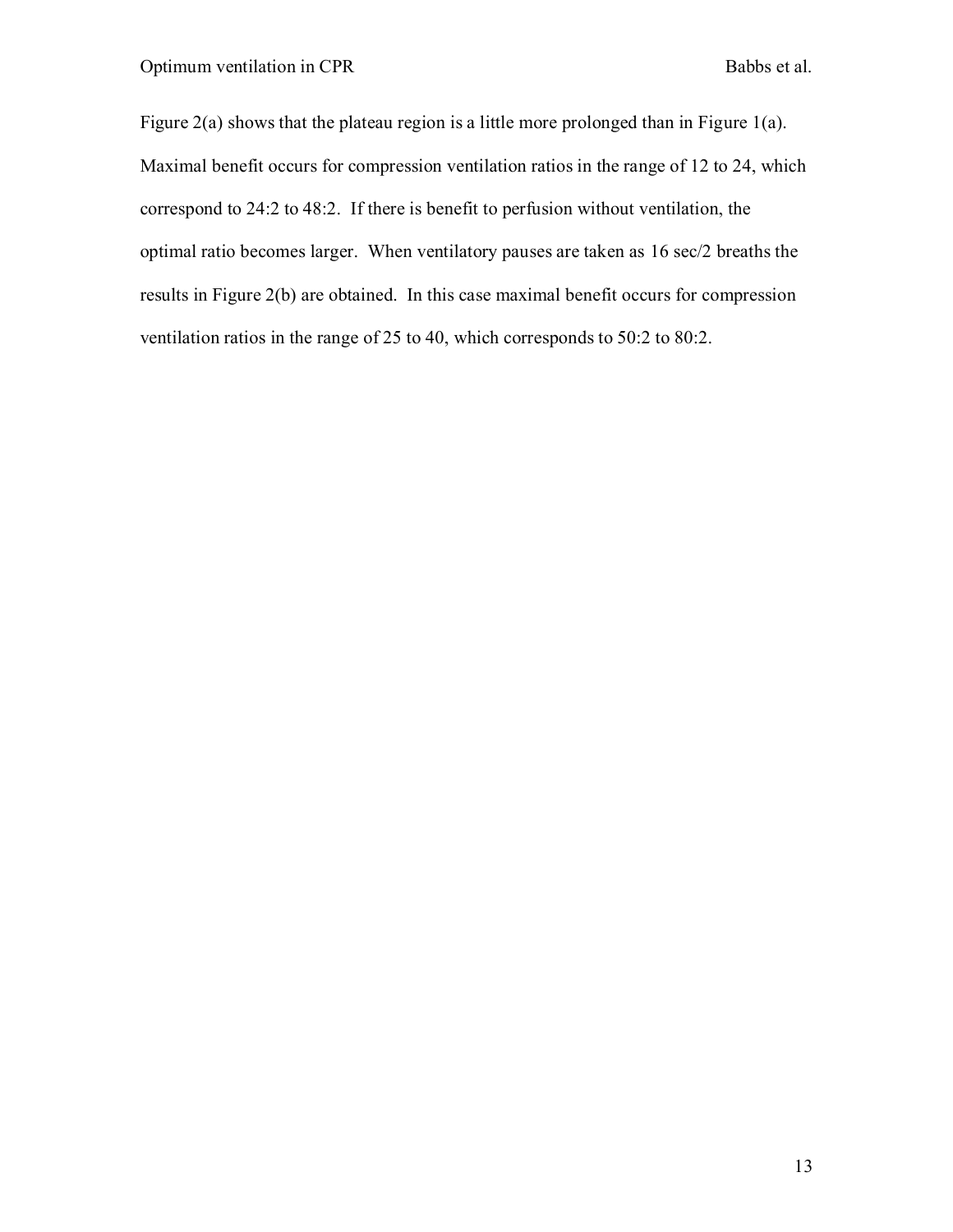#### *2.4. Finding the exact optimum for a given patient*

Figures 1 and 2 describe the benefit of CPR performed with a maximal blood flow,  $Q_{MAX}$ , of 1000 ml/min and a tidal volume of 800 ml per breath. What happens, however, if in the real world a rescuer departs substantially from these nominal levels?

Variation in the optimum compression to ventilation ratio as caused by the variation in rescuer performance can be dealt with statistically. First, let us find an expression for the exact optimum for any particular kind of rescuer performance. Combining expressions (1) and (2) and (4), it is easy to appreciate that in terms of the compression to ventilation ratio, x, expression (4) is a function of the form

$$
F(x) = K \left(\frac{x}{a+x}\right)^{\alpha} \frac{1}{1+bx} \,. \tag{5}
$$

Here the parameters K, a, and b, which depend on other aspects of rescuer performance but do not depend on x , are

$$
K = Q_{\text{MAX}}^{\alpha} s f_1, \quad a = T/t, \text{ and } b = \frac{Q_{\text{MAX}} s t}{(v_T - v_D)}.
$$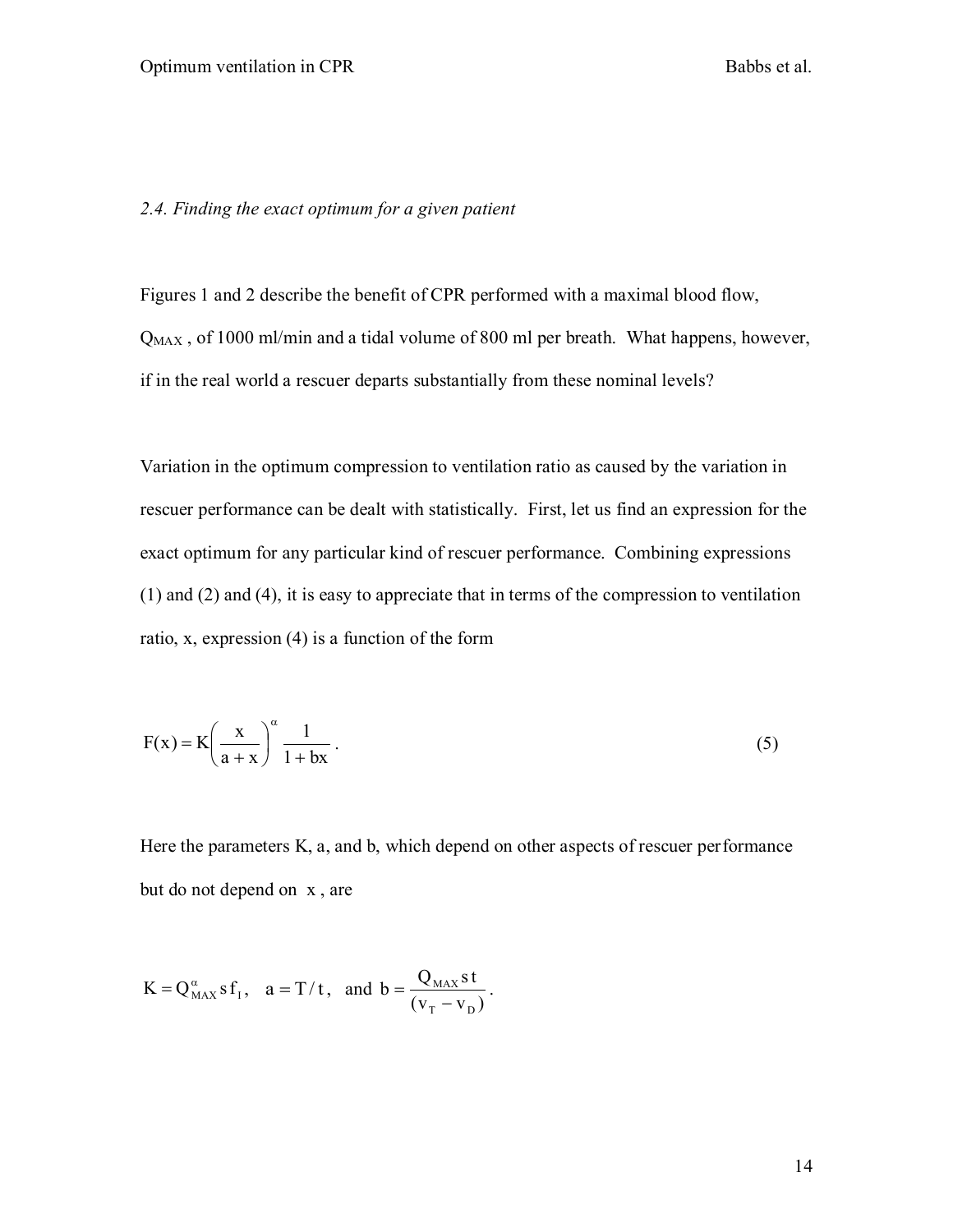For the expression (5) we can find the particular value of the compression/ventilation ratio, x\*, that gives the maximum benefit using calculus, as shown in Appendix 3. The result is

$$
x^* = \frac{1}{2} \left( a(\alpha - 1) + \sqrt{a^2(\alpha - 1)^2 + 4\alpha \frac{a}{b}} \right).
$$
 (6)

If benefit is assumed to equal oxygen delivery, as in Figure 1,  $\alpha = 1$ , and b  $x^* = \sqrt{\frac{a}{1}}$ . If benefit is assumed to include both flow and oxygen delivery ( $\alpha$  > 1), then quadratic expression (6) applies.

The optimum compression/ventilation ratio (6) depends only on parameters a, b, and  $\alpha$ . Parameter  $a = T/t$  depends on the time, T, a rescuer takes to deliver a ventilation and the period, t, of chest compression. Parameter  $(v_T - v_D)$  $b = \frac{Q_{MAX} s t}{4}$ T <sup>v</sup> D MAX  $\overline{a}$  $=\frac{\sqrt{NAX^3}}{2}$  depends on how

effectively the rescuer performs chest compressions, as described by  $Q_{MAX}$  and t, and also how well the rescuer delivers ventilations, described by  $v<sub>T</sub>$ . The parameter b also depends to a lesser extent on characteristics of the patient, the oxygen carrying capacity of the blood and the anatomic dead space of the large airways. This means that the optimum compression/ventilation ratio will be different for different rescuer—patient pairs and can even vary with time as a given rescuer tires. Having expression (6) in hand, however, one can use statistical techniques to examine the distribution of optimum compression to ventilation ratios under plausible real world circumstances.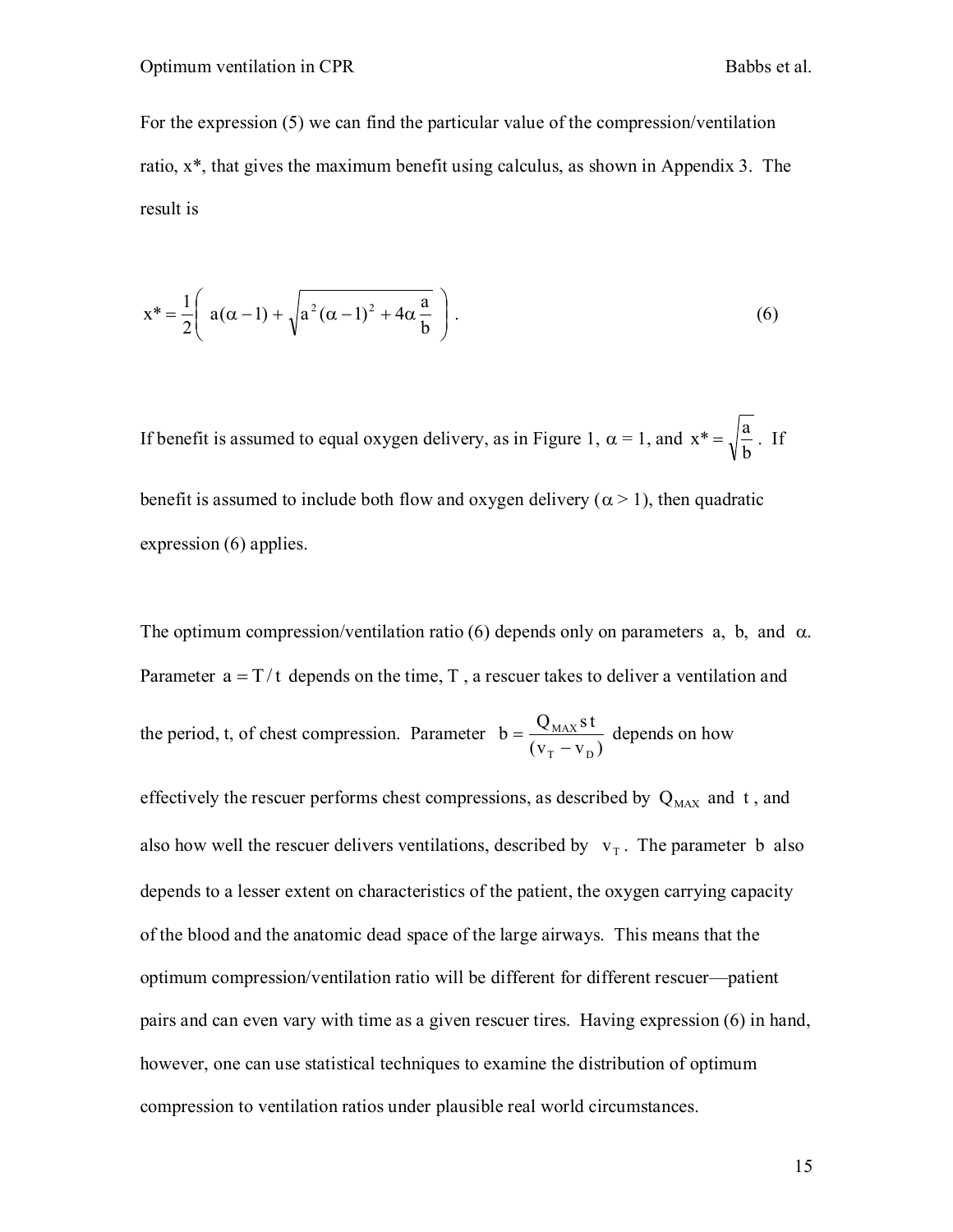#### *2.5. Monte Carlo methods*

To explore a good choice of compression to ventilation ratio in the real world, where rescuer performance can vary greatly, one can perform a Monte Carlo simulation. With this method one recognizes that the parameters such as  $T$ , t, and  $C_{MAX}$  are actually random variables. If we assume that in a particular situation they are chosen independently and at random from statistical sampling distributions with particular means and standard deviations, we can predict and appreciate the spread or distribution of optimal x\* values in actual practice. To do a Monte Carlo simulation one may use a computer to evaluate expression (6) several thousand times, using different randomly selected values each time from realistic distributions of the key parameters.

The means and standard deviations used for key parameters that determine  $x^*$  are shown in Table 2. They are intended to represent a realistic range of rescuer performance. For simplicity we assume that the anatomic dead space and oxygen carrying capacity of blood (hematocrit) of adults are normal and unchanging so that the major factors determining the optimal x\* relate to rescuer performance.

A Visual Basic procedure was created to do the Monte Carlo simulation within a Microsoft Excel spreadsheet. Individual random variables,  $z_i$ , with a standard normal distribution were created using the inverse standard normal distribution function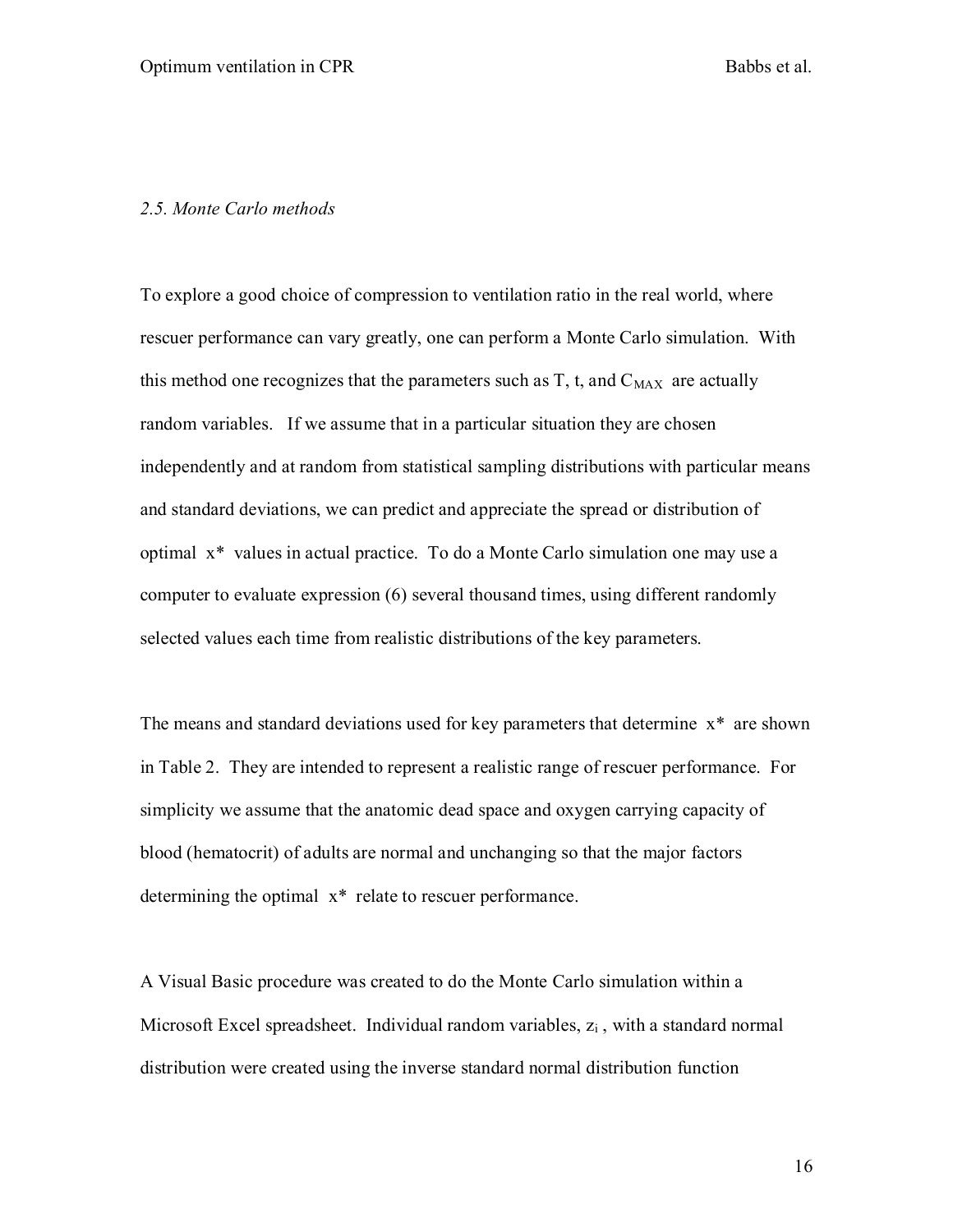normsinv(u), where u is a uniformly distributed random number between zero and one. The first four moments of large samples of the resulting values are quite close to the theoretical moments for the standard normal distribution (namely, 0, 1, 0, and 3), confirming that the  $z_i$  behave as expected statistically. Particular values of tidal volume,  $v<sub>T</sub>$ , for each trial, i, was computed as the mean, 800 ml, plus the standard deviation, 200 ml, multiplied by  $z_i$ . Thus the tidal volumes ranged from about 400 to 1200 ml, with a mean of 800 ml. In the case of tidal volume, volumes less than the anatomic dead space of 150 ml were not allowed. The variables  $C_{MAX}$ , compression rate (1/t), and ventilation time, T, in Table 2 were computed in a similar manner without any restrictions.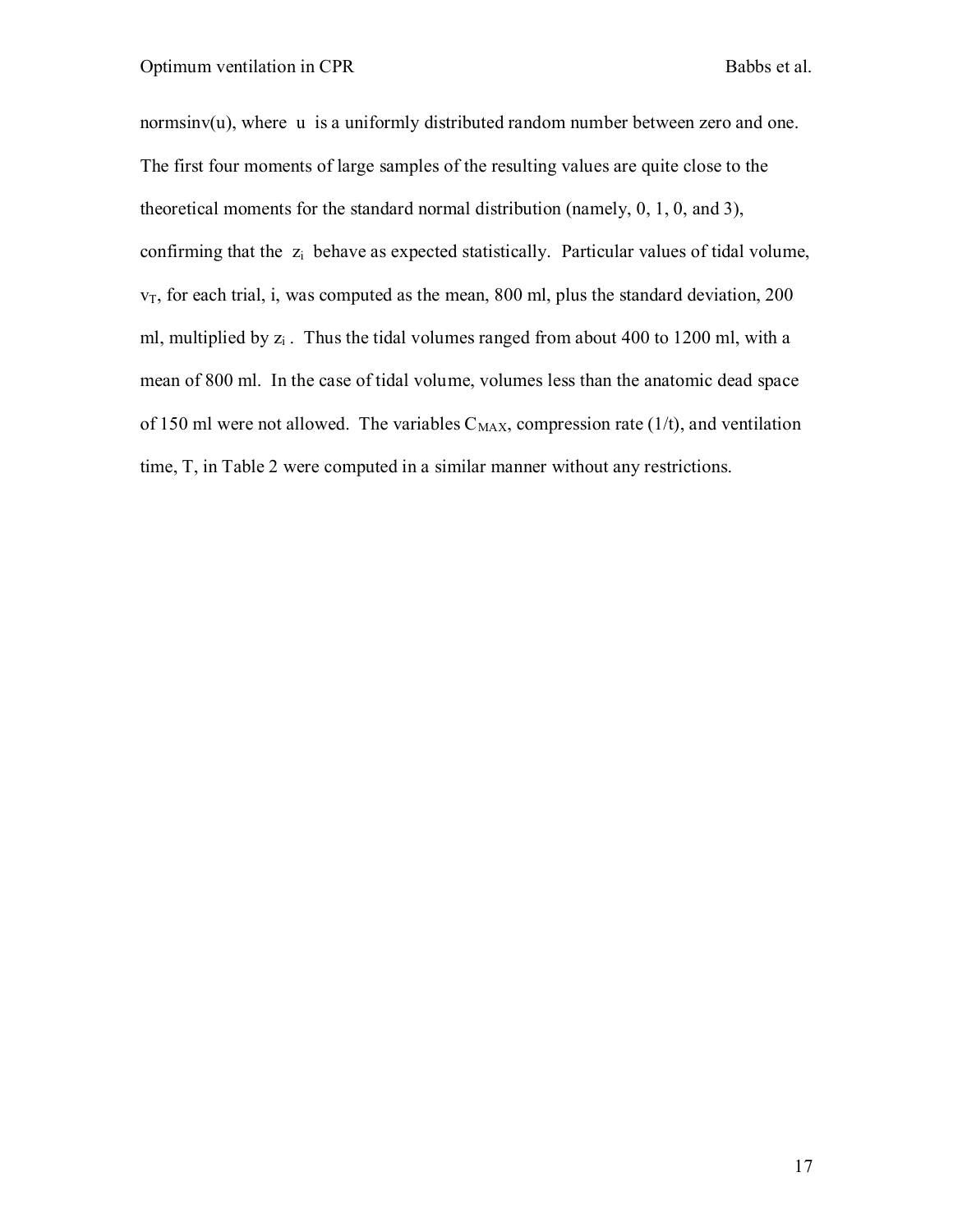The variable  $\alpha$  was chosen from a uniform random distribution between 1.00 and 2.00. For  $\alpha = 1$ , only oxygen delivery is treated as important. For  $\alpha = 2$  oxygen delivery to the periphery and flow without oxygen (waste product removal) are treated as equally important. The random selection of  $\alpha$  might be viewed a surrogate for varying "down" time" or prior ischemia before the onset of CPR. If there has been prolonged ischemia prior to CPR, waste produced removal may be relatively more important. If there has been minimal down time, as in a witnessed cardiac arrest, waste product removal alone may be relatively less important, in which case oxygen delivery may be the most appropriate figure of merit for CPR. Thus by choosing a range of  $\alpha$  values, a range of arrest times can be modeled.

Figure 3(a) is a histogram of the results of the Monte Carlo Simulation for 10,000 simulated resuscitations, using ideal, guideline, values for ventilation time. The class interval of the histogram is 2. Bars are centered over the mid-point of each interval. The mean value of the distribution is 18 and the standard deviation is 5. The distribution is slightly skewed. Mid range values of  $x^*$  are in the range of 15 to 20, which translates to a 30:2 or 40:2 compression ventilation ratio, over twice current recommendations. Note that over 99 percent of optimum values are greater than 7.5:1 or 15:2.

Figure 3(b) is a similar histogram of the results of the Monte Carlo Simulation for 10,000 simulated resuscitations, using the 16 sec/2 breath ventilation time. The mean value of the distribution is 35 and the standard deviation is 9. Mid range values of  $x^*$  are near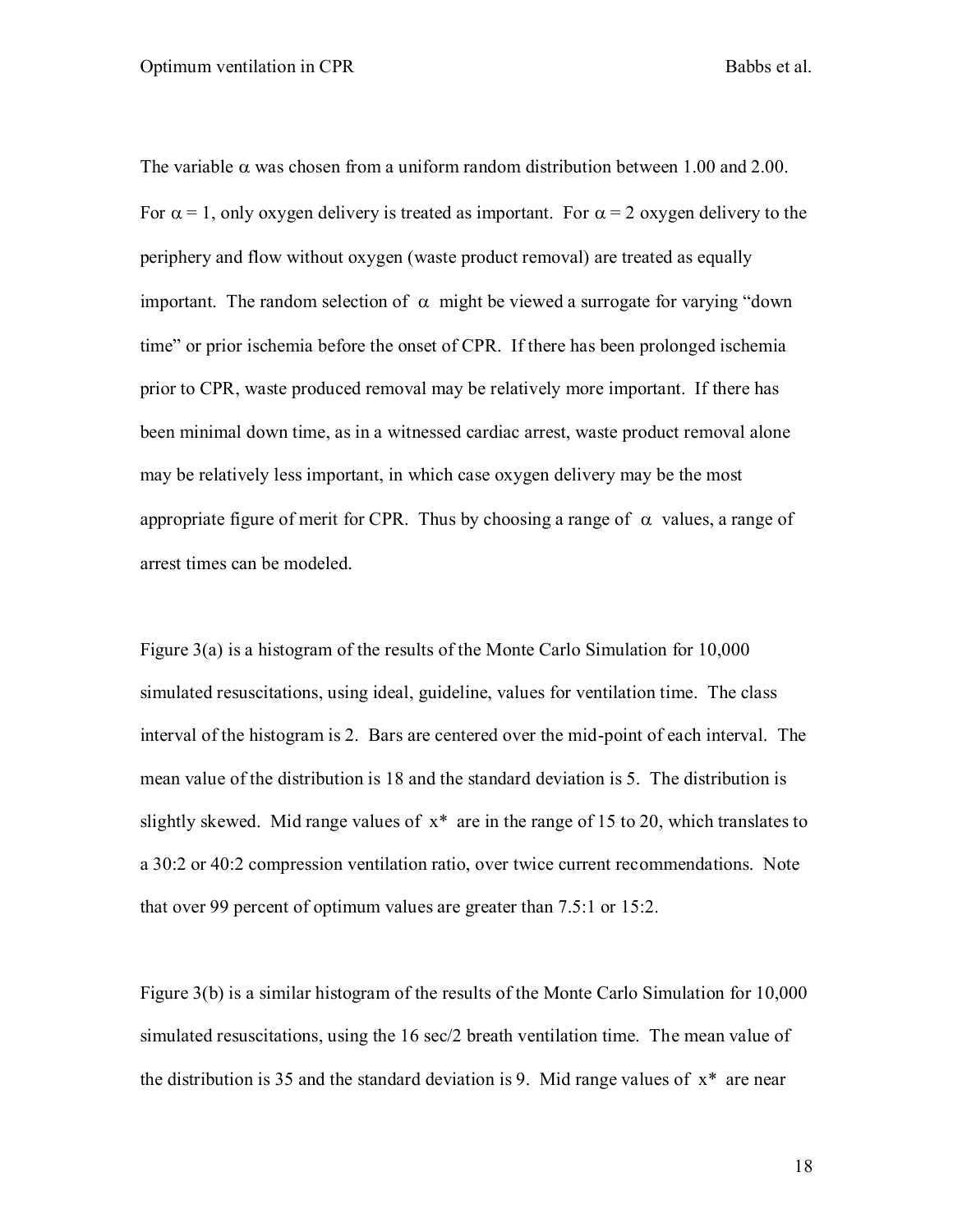35, which translates to a 70:2 compression ventilation ratio, over four times current recommendations. Virtually all values are greater than 7.5:1 or 15:2.

In the histograms of Figure 3 especially low values of  $x^*$  are associated with exceedingly poor ventilations. Low values of  $x^*$  are also associated with higher flows, that is  $Q_{MAX}$  values. This is because with high blood flow, the blood removes oxygen from the lungs more quickly. Thus the extremely low optimal compression ventilation ratios are associated with extremely poor ventilation and extremely good chest compression. This combination is somewhat unlikely, but could occur with a partially obstructed airway. In some such situations excess numbers of ventilations could further obstruct the airway, as in food choking. In other such situations the partial obstruction is due to improper head tilt. Here a focus on a smaller number of high quality rescue breaths rather than a larger number of rushed rescue breaths could well be helpful. Hence a minimum value for the compression to ventilation ratio of 30:2 seems reasonable.

Extremely high optimal compression to ventilation ratios are associated with extremely good ventilation or extremely poor chest compression. This combination, too, is unlikely, but could happen in an individual with a flail chest or other chest wall abnormality, when a particular rescuer is afraid to push adequately hard on the chest for fear of causing harm, or when a child rescuer resuscitates a large heavy adult. In this case very few ventilations are actually needed since little blood is passing through the lungs to be oxygenated. Hence compression to ventilation ratios that are much higher than 30:2 are adequate under these conditions.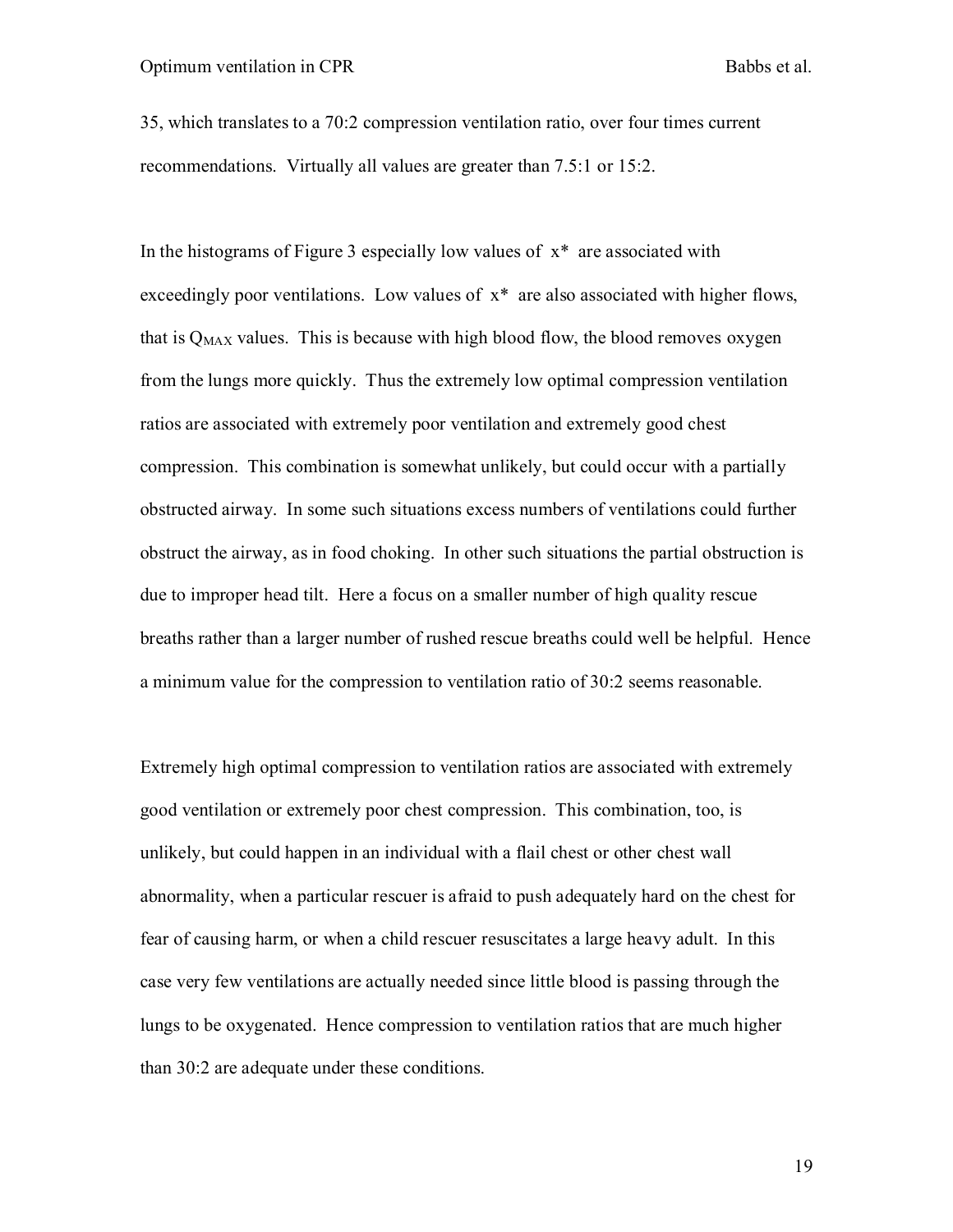Most resuscitations will occur in the mid-range, in which perfusion and ventilation are relatively matched—both above average, or both below average—in keeping with the overall skill of the rescuer. In these more usual cases the optimum compression to ventilation ratio is likely to be in the range of 20:2 to 50:2 for rescuers who ventilate rapidly and well and between 40:2 and 100:2 for less expert rescuers who take more time to deliver rescue breaths.

#### **3. Discussion**

Having solved the problem several different ways, it would appear that the optimal number of compressions to be followed by two ventilations is between 30 and 70, or for simplicity, we can say somewhere in the neighborhood of 50, rather than 15. This 50:2 optimum applies to current standard, one- or two-rescuer CPR delivered by typical lay rescuers. In the future the optimal compression/ventilation ratio may be somewhat less than 50:2 when more effective methods using both chest and abdominal compression are employed, because more effective methods have a greater  $Q_{MAX}$  term. For example, with interposed abdominal compression CPR the blood flow is about 180 percent of that during standard CPR<sup>20-22</sup>. Accordingly from expression (5) the best compression/ventilation ratio for interposed abdominal compression CPR might be as low as is 20:2 with 90 chest compression per minute, or 15:2 with 70 chest compressions per minute, if ventilatory pauses were kept to guideline values of 5 sec/2 breaths. Thus as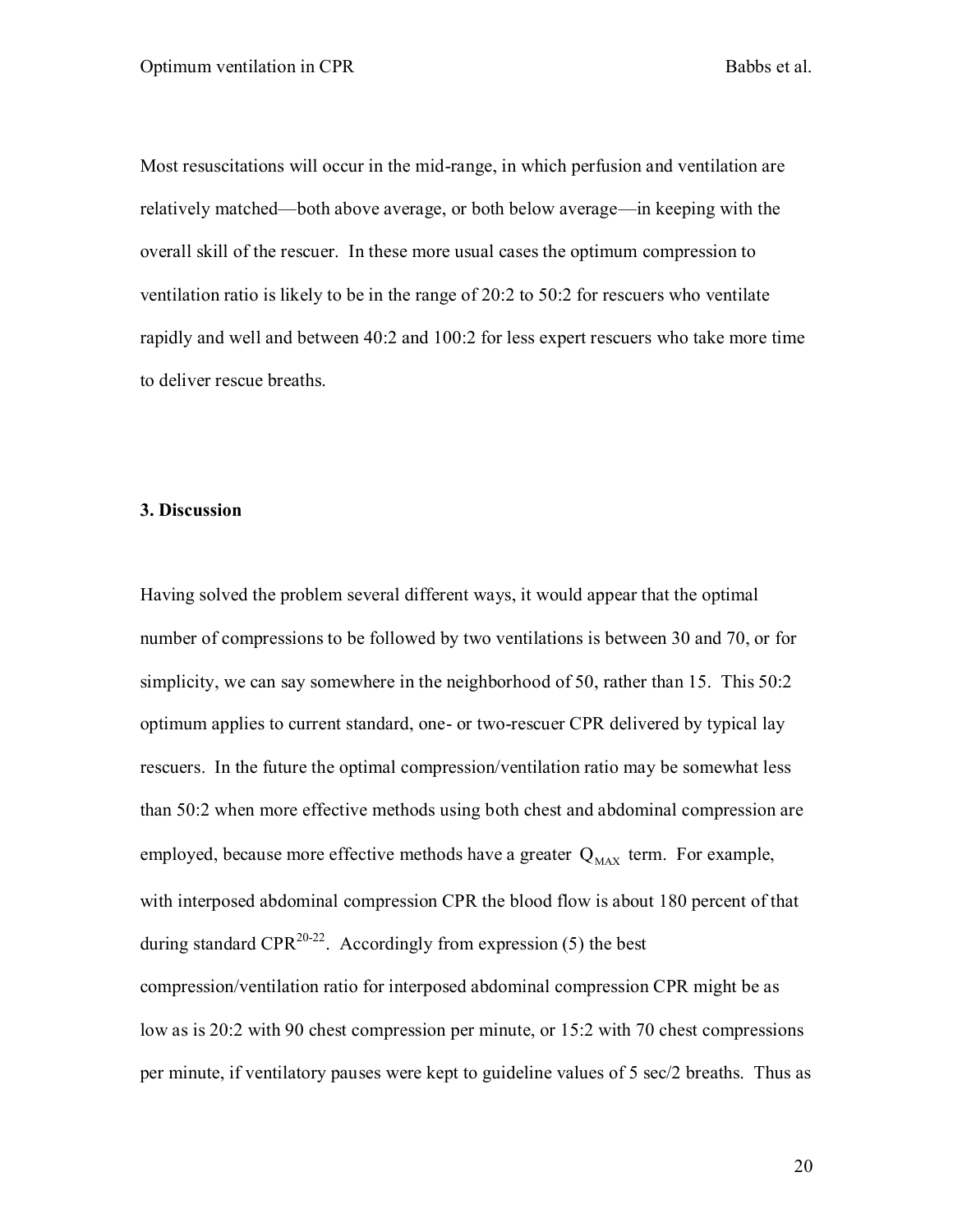future methods of resuscitation are developed, such as 4-phase CPR incorporating compression and decompression of the chest and the abdomen<sup>23, 24</sup>, more ventilation will be required to match the improved perfusion. At present, however, 50:2 ventilation is probably adequate for one or two rescuers limited to chest compressions without adjunctive devices or methods.

The subject of asphyxial versus fibrillatory arrest is worthy of comment. In asphyxial arrest, such as in choking or drowning, there is a preceding episode of hypoxia before circulation stops. A key difference is the alveolar gas composition. Increased ventilation, when possible, may be needed initially to clear alveolar  $CO<sub>2</sub>$  (or water) that accumulated during asphyxia and to increase the alveolar concentration of oxygen. Such changes in the alveolar gas composition do not happen in fibrillatory arrest. Indeed the opposite changes may occur due to gasping. For asphyxial arrest one needs to attempt several ventilations initially to restore alveolar gas concentrations toward normal, then proceed as before.

What objections could be raised to 50:2? There are several general anti-change objections. It would require changes in teaching materials and the re-training of instructors. It would confuse those familiar with 15:2 and cause conflict if some rescuers trained in the old way had to work at speed and under pressure with other rescuers trained in the new way. If these objections were heeded, however, there would never be improvement in CPR methods, and, in the larger scheme of things, we would still be using 1970 style computer programs--or no computers at all.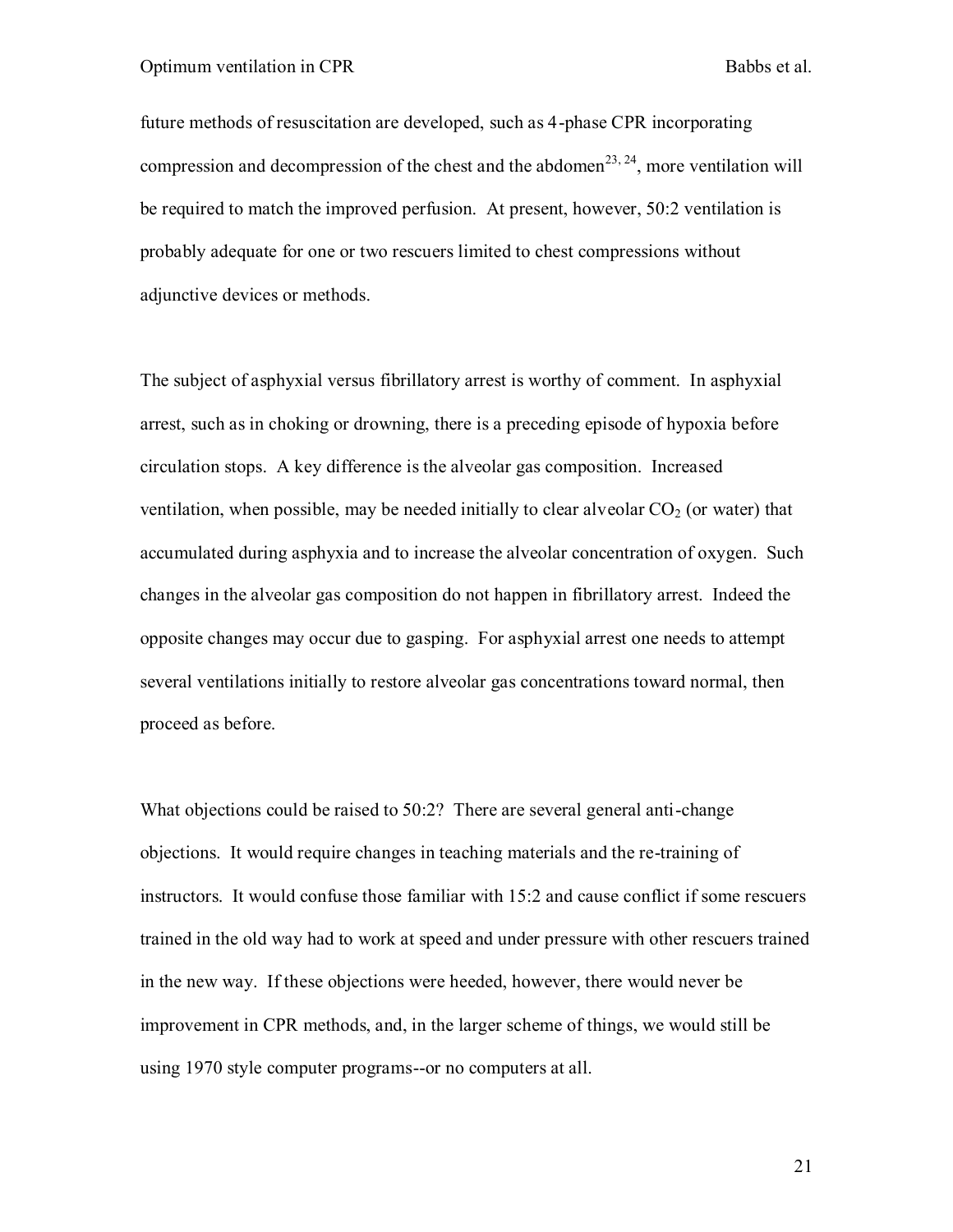Then there is the objection that some rescuers are too feeble to do 50 compressions in a row. However, pilot studies in the UK have shown that 50 compressions in a row can be performed well by ordinary lay rescuers<sup>9, 10</sup>. A quantitative analysis is as follows. Suppose that a person doing chest compressions uses ideal straight-arm technique, such that torso weight is used for chest compression and the work involved in the vertical dimension is done in lifting the torso between compressions. Suppose one lifts the torso 2 inches between chest compressions and lifts the same torso 20 inches after bending down to deliver a pair of ventilations. Then the work per chest compression (given by force multiplied by distance) is torso weight times 2 inches, which we can call "2 torsoinches" for short. The work per ventilation is torso weight times 20 inches, which we can call 20 "torso-inches" for short. Table 3 compares the power or work rate required in torso inches/sec for 15:2 and 50:2 CPR, assuming that the two ventilations take 5 seconds and the compression rate is 90/min. The work of 50:2 is virtually identical to that for 15:2 in the vertical or "lifting" dimension, excluding the work of shifting laterally from chest to head and back, which is clearly greater for 15:2.

Historically, the problem of sub-optimal compression to ventilation ratios was compounded when compression rate was increased from 60/min to 90/min, and most recently in the year 2000, to 100/min. Consider first the case in which the optimum is defined in terms of maximal oxygen delivery only ( $\alpha$  = 1). In this case from expression (6)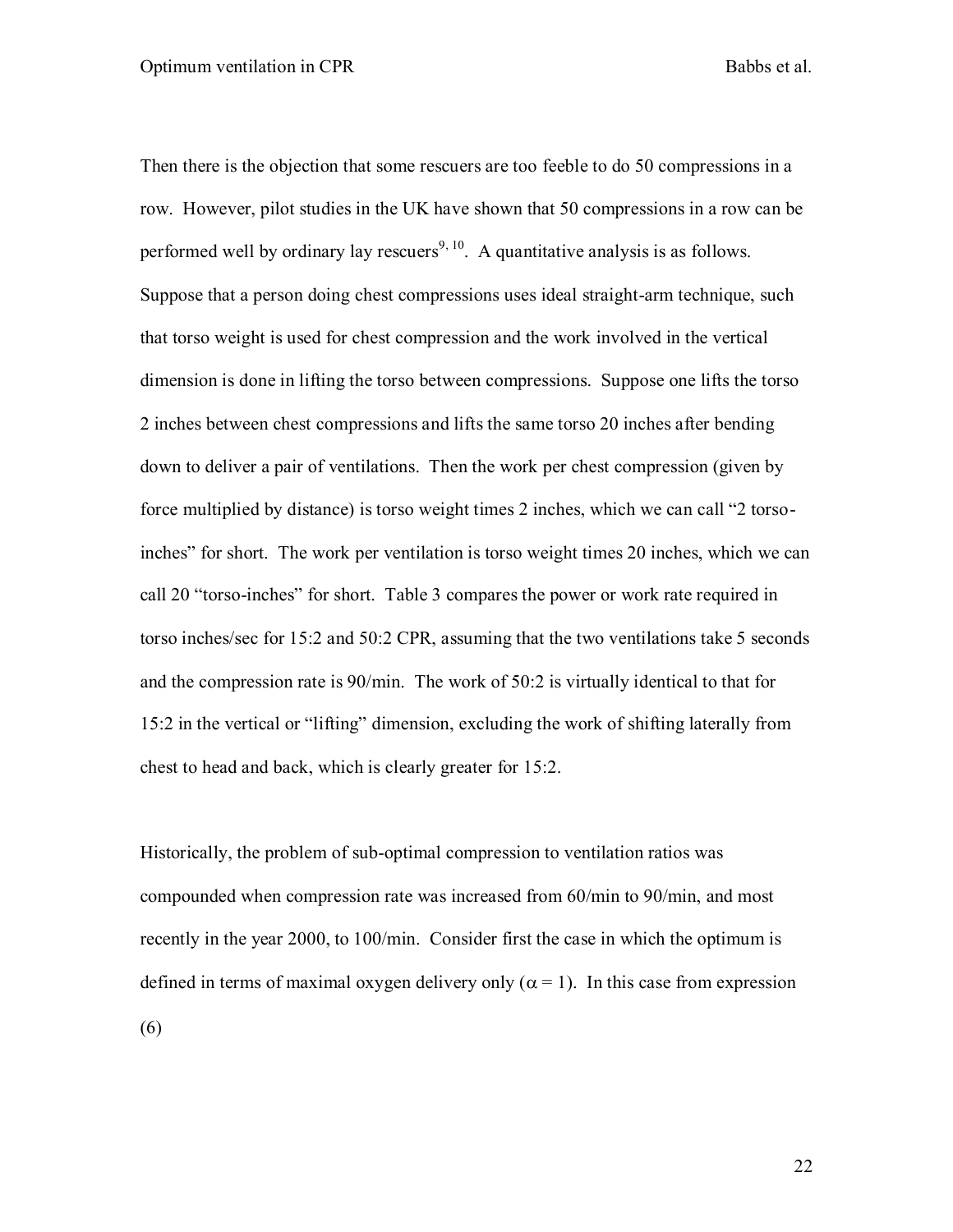$$
x^* = \sqrt{\frac{a}{b}} = \sqrt{\frac{\frac{T}{t}}{\frac{Q_{MAX}st}{(v_T - v_D)}}} = \frac{1}{t} \sqrt{\frac{(v_T - v_D)T}{Q_{MAX}s}}
$$
(7)

Note that  $x^*$  is proportional to 1/t, which is the compression rate. Likewise, since a = T/t,  $x^*$  is proportional to 1/t for any value of  $\alpha$  in expression (6). This means that if one increases the rate of chest compression by a certain percentage, it is prudent to increase the recommended compression to ventilation ratio by the same percentage also.

Suppose that 15:2 had been the optimum compression to ventilation ratio with 60/min compressions under the original CPR guidelines. Then when the recommended compression rate was increased to 90/min, the compression to ventilation ratio should have been automatically increased to 23:2, simply by virtue of the fact that the compression rate had increased. When the recommended compression rate was further increased to 100/min, the compression to ventilation ratio should have been automatically increased to 25:2. Actually 15:2 never was optimal for standard CPR, but failure to adjust ventilation as the compression rate is increased has further compounded the problem.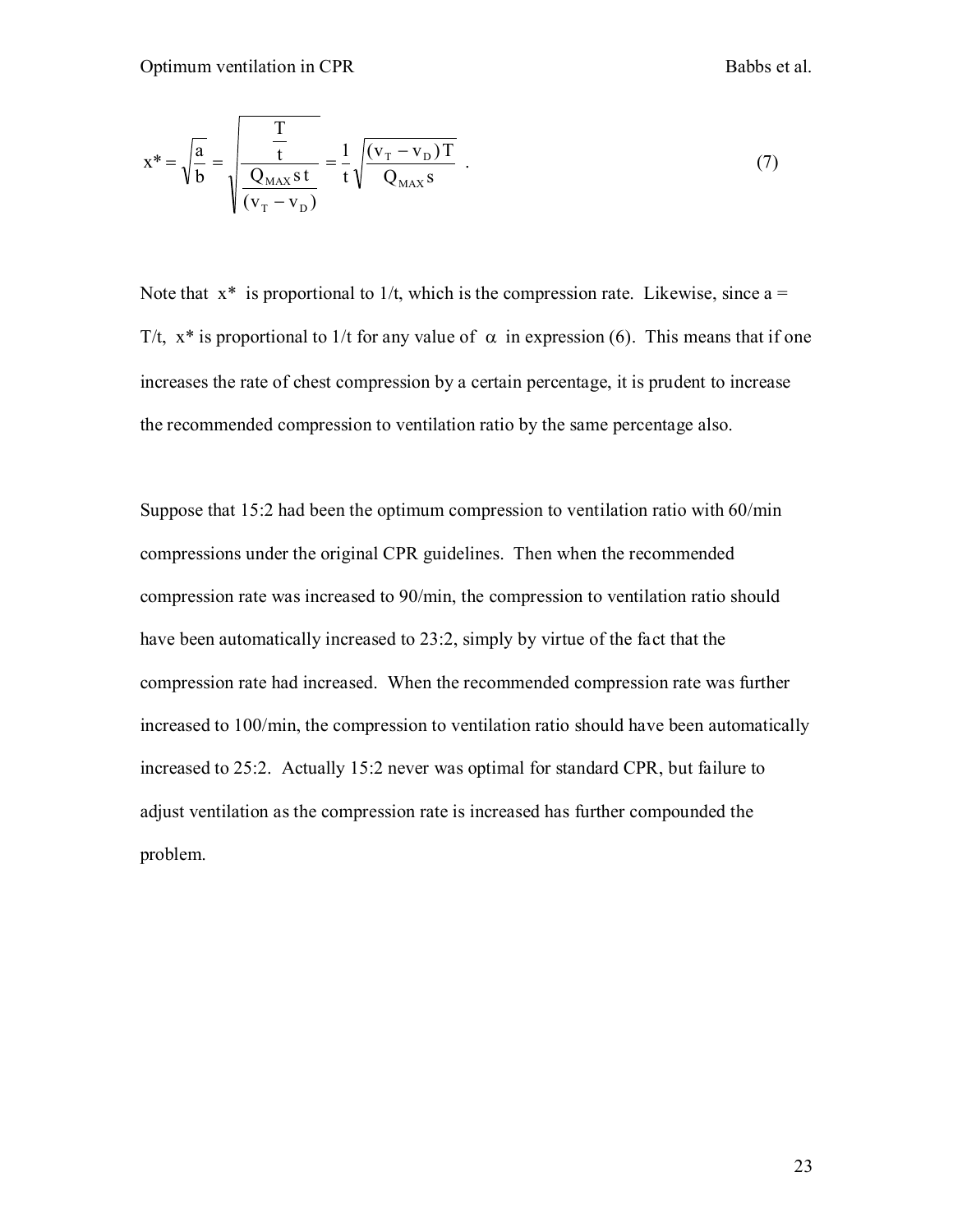#### **4. Conclusion**

It is only now in the era of serious consideration of CPR simplification<sup>16, 19</sup> and reluctance to perform mouth-to-mouth ventilation<sup>2</sup> that we have begun to reconsider how much ventilation is really needed. The currently recommended 15:2 compression to ventilation ratio is based upon an overly optimistic estimate of the amount of pulmonary capillary perfusion that can be generated during standard CPR. At least half of these ventilations are unnecessary. Valuable time for perfusion is wasted throughout the attendant interruptions of chest compression, during which blood flow falls to zero. These periods of near zero flow must be averaged with periods of marginal flow during chest compression to reckon the overall effectiveness of CPR, which, not surprisingly, is submarginal in many cases. By simply converting from a 15:2 to a 50:2 compression to ventilation ratio, a modest but meaningful 7 to 33 percent improvement in oxygen delivery is achieved (Figure 2) and perhaps an 18 to 80 percent increase in overall benefit (Figure 3). Such an improvements are well worth having, especially since unnecessary ventilations also predispose to gastric inflation with subsequent vomiting and aspiration.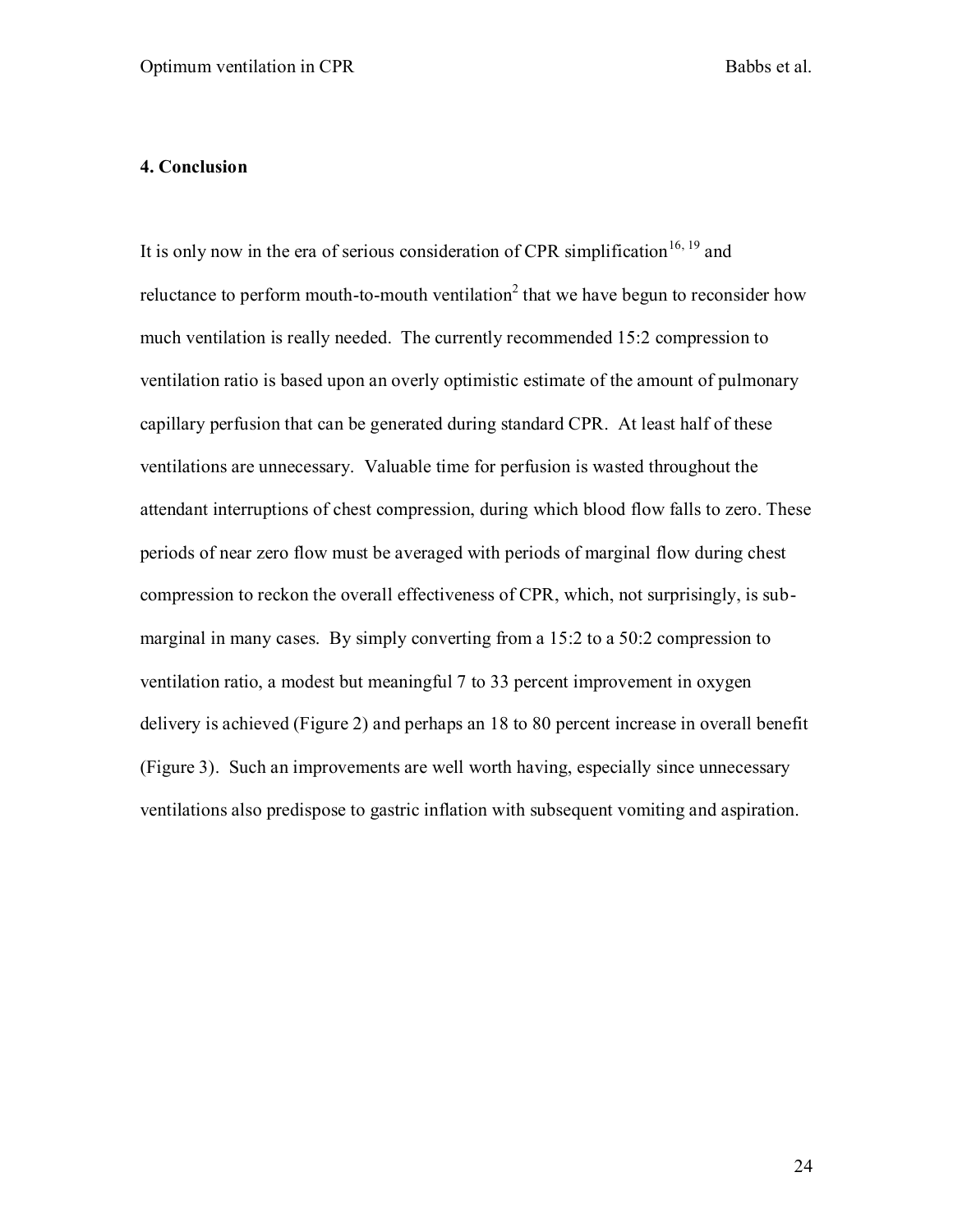### **5. A Call for Action**

One would hope that adjustment of compression to ventilation ratio for basic life support could be accomplished rather quickly worldwide. Innovation by adding something new requires proof of safety and efficacy of the new method. There is a long hard road to consensus guidelines, upon which many decision makers must agree. However innovation by subtracting something—in this case needless ventilations—may be an easier task. By simply eliminating interruptions of chest compression we can increase the quality of standard CPR without penalty and essentially without cost. Why wait?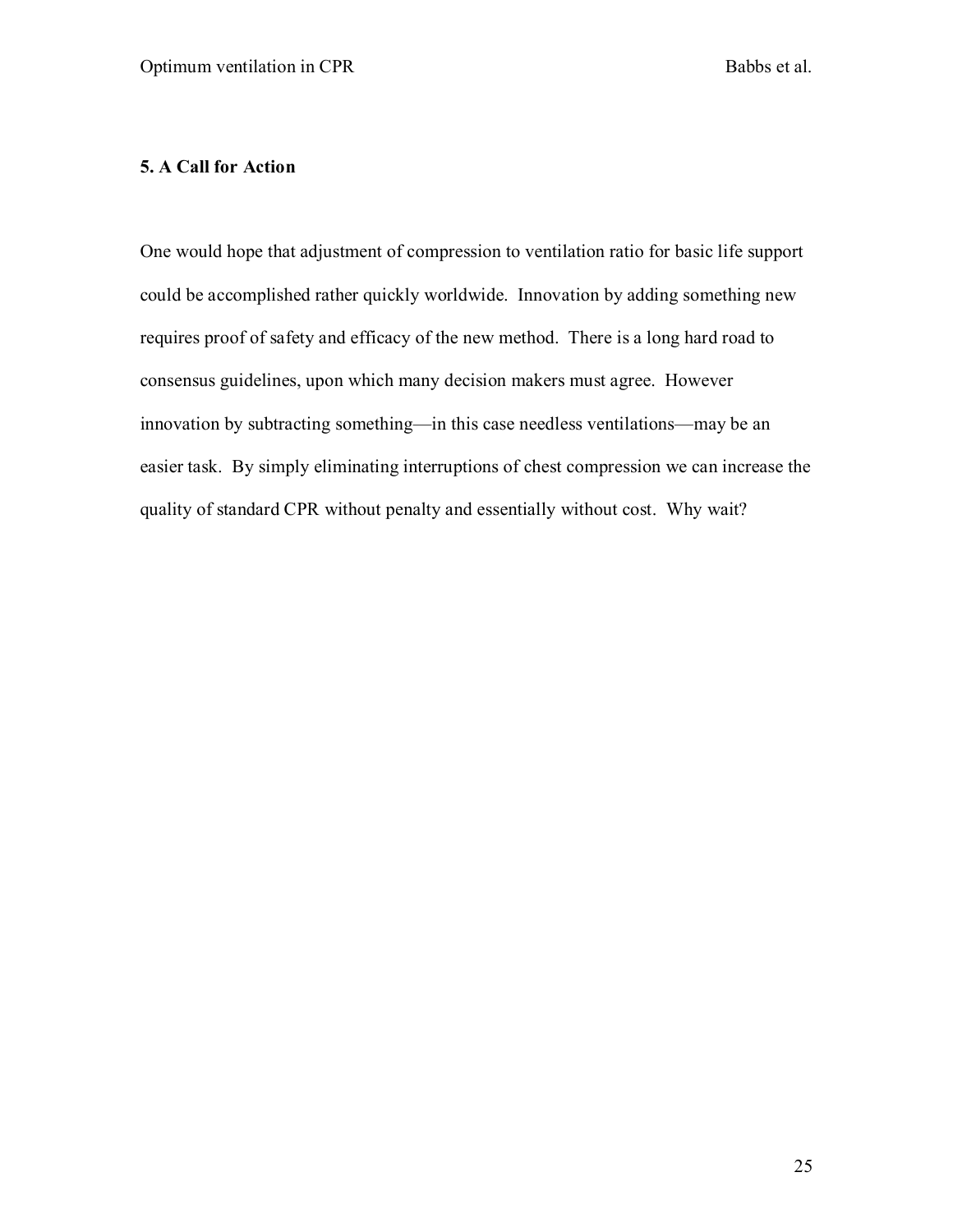#### **References**

- 1. Cummins RO. American Heart Association in collaboration with the International Liaison Committee on Resuscitation. Guidelines 2000 for cardiopulmonary resuscitation and emergency cardiovascular care: international consensus on science. Circulation 2000; 102 (suppl I):I-1--I-384.
- 2. Locke CJ, Berg RA, Sanders AB, et al. Bystander cardiopulmonary resuscitation. Concerns about mouth-to-mouth contact. Arch Intern Med 1995; 155:938-43.
- 3. Becker LB, Berg RA, Pepe PE, et al. A reappraisal of mouth-to-mouth ventilation during bystander-initiated cardiopulmonary resuscitation. A statement for healthcare professionals from the Ventilation Working Group of the Basic Life Support and Pediatric Life Support Subcommittees, American Heart Association. Resuscitation 1997; 35:189-201.
- 4. Kern KB, Paraskos JA. 31st Bethesda Conference--Emergency Cardiac Care (1999). Journal of the American College of Cardiology 2000; 35:825-880.
- 5. Berg RA, Sanders AB, Kern KB, et al. Adverse hemodynamic effects of rescue breathing during CPR for VF cardiac arrest. Circulation 2001; in press.
- 6. Pearson JW, Redding JS. Influence of peripheral vascular tone on cardiac resuscitation. Anesth Analg 1965; 44:746-752.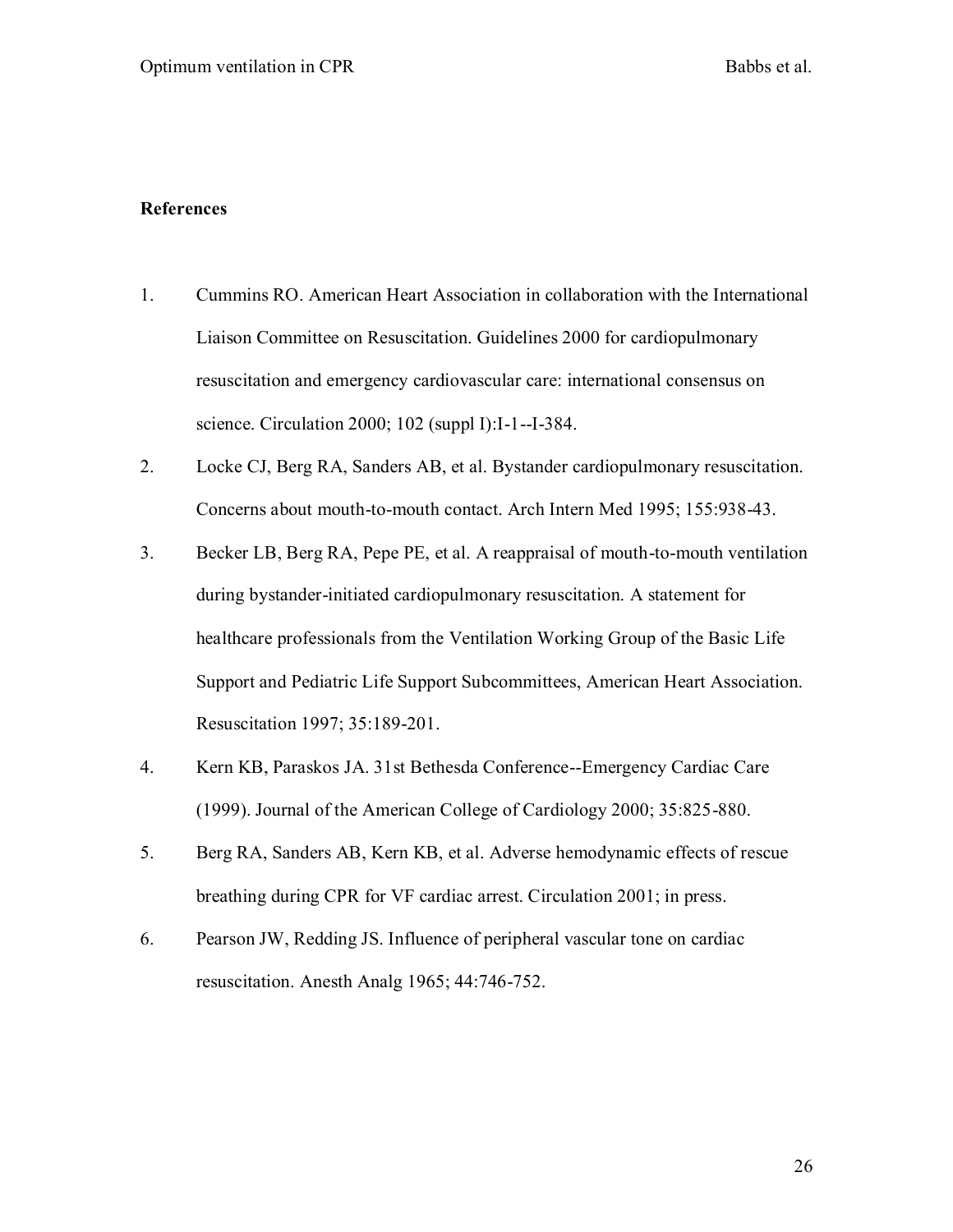- 7. Ralston SH, Voorhees WD, Babbs CF, Tacker WA. Regional blood flow and short term survival following prolonged CPR. Medical Instrumentation 1981; 15:326.
- 8. Redding JS. Abdominal compression in cardiopulmonary resuscitation. Anesthesia and Analgesia 1971; 50:668-675.
- 9. Chamberlain D, Smith A, Colquhoun M, Handley AJ, Kern KB, Wollard M. Randomized controlled trials of staged teaching for basic life support. 2. Comparison of CPR performance and skill retention using either staged instruction or conventional teaching. Resuscitation 2001; 50:27-37.
- 10. Assar D, Chamberlain D, Colquhoun M, et al. Randomised controlled trials of staged teaching for basic life support. 1. Skill acquisition at bronze stage. Resuscitation 2000; 45:7-15.
- 11. Berg RA, Kern KB, Sanders AB, Otto CW, Hilwig RW, Ewy GA. Bystander cardiopulmonary resuscitation. Is ventilation necessary? Circulation 1993; 88:1907-15.
- 12. Berg RA, Wilcoxson D, Hilwig RW, et al. The need for ventilatory support during bystander CPR. Ann Emerg Med 1995; 26:342-50.
- 13. Berg RA, Kern KB, Hilwig RW, et al. Assisted ventilation does not improve outcome in a porcine model of single-rescuer bystander cardiopulmonary resuscitation. Circulation 1997; 95:1635-41.
- 14. Berg RA, Hilwig RW, Kern KB, Ewy GA. "Bystander" chest compressions and assisted ventilation independently improve outcome from piglet asphyxial pulseless "cardiac arrest". Circulation 2000; 101:1743-8.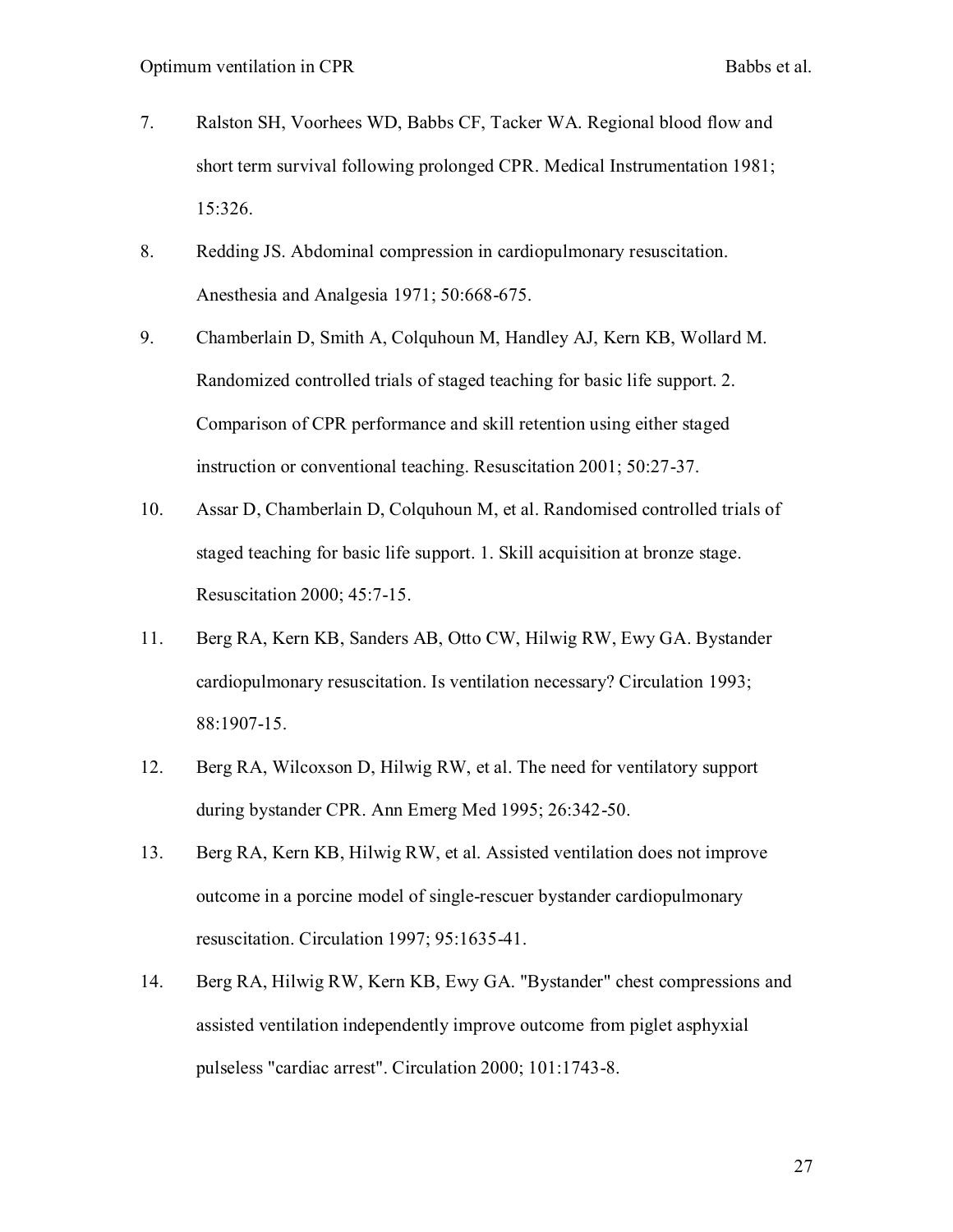- 15. Noc M, Weil MH, Tang W, Turner T, Fukui M. Mechanical ventilation may not be essential for initial cardiopulmonary resuscitation. Chest 1995; 108:821-7.
- 16. Kern KB. Cardiopulmonary resuscitation without ventilation. Crit Care Med 2000; 28:N186-9.
- 17. Kern KB, Hilwig RW, Berg RA, Ewy GA. Efficacy of chest compression-only BLS CPR in the presence of an occluded airway. Resuscitation 1998; 39:179-88.
- 18. Hallstrom A, Cobb L, Johnson E, Copass M. Cardiopulmonary resuscitation by chest compression alone or with mouth- to-mouth ventilation. N Engl J Med 2000; 342:1546-53.
- 19. Dick WF, Brambrink AM, Kern T. ["Topless" cardiopulmonary resuscitation? Should heart-lung resuscitation be preformed without artificial resuscitation?]. Anaesthesist 1999; 48:290-300.
- 20. Babbs CF, Ralston SH, Geddes LA. Theoretical advantages of abdominal counterpulsation in CPR as demonstrated in a simple electrical model of the circulation. Annals of Emergency Medicine 1984; 13:660-671.
- 21. Babbs CF, Sack JB, Kern KB. Interposed abdominal compression as an adjunct to cardiopulmonary resuscitation. American Heart Journal 1994; 127:412-421.
- 22. Sack JB, Kesselbrenner MB. Hemodynamics, survival benefits, and complications of interposed abdominal compression during cardiopulmonary resuscitation. Acad Emerg Med 1994; 1:490-497.
- 23. Babbs CF. CPR techniques that combine chest and abdominal compression and decompression : Hemodynamic insights from a spreadsheet model. Circulation 1999; 100:2146-2152.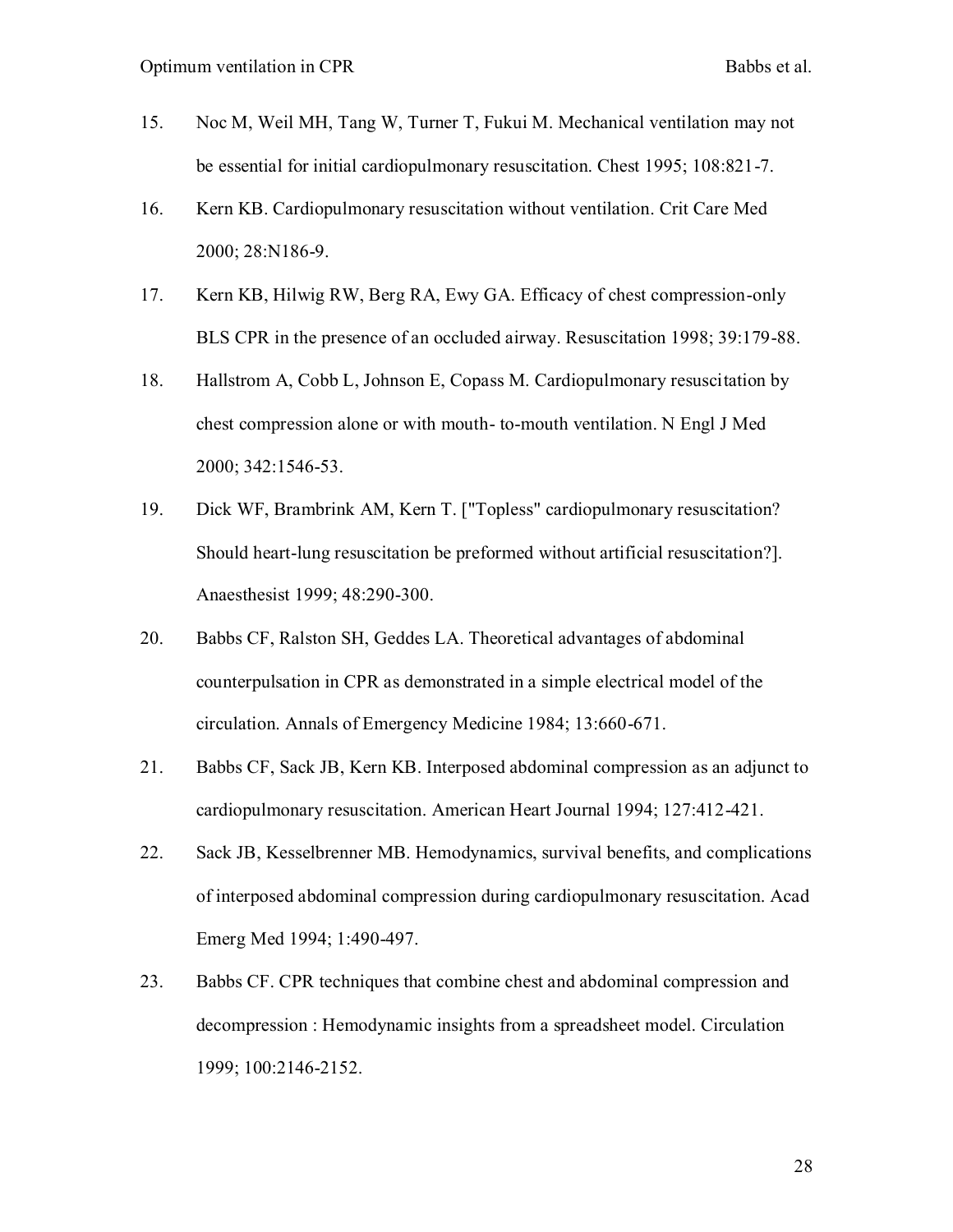- 24. Tang W, Weil MH, Schock RB, et al. Phased chest and abdominal compressiondecompression. A new option for cardiopulmonary resuscitation. Circulation 1997; 95:1335-40.
- 25. Comroe JH, Forster RE, Dubois AB, Briscoe WA, Carlsen E. THE LUNG (2nd Ed), Year Book Medical Publishers, Chicago, 1962.
- 26. Wenzel V, Idris AH, Banner MJ, Fuerst RS, Tucker KJ. The composition of gas given by mouth-to-mouth ventilation during CPR. Chest 1994; 106:1806-10.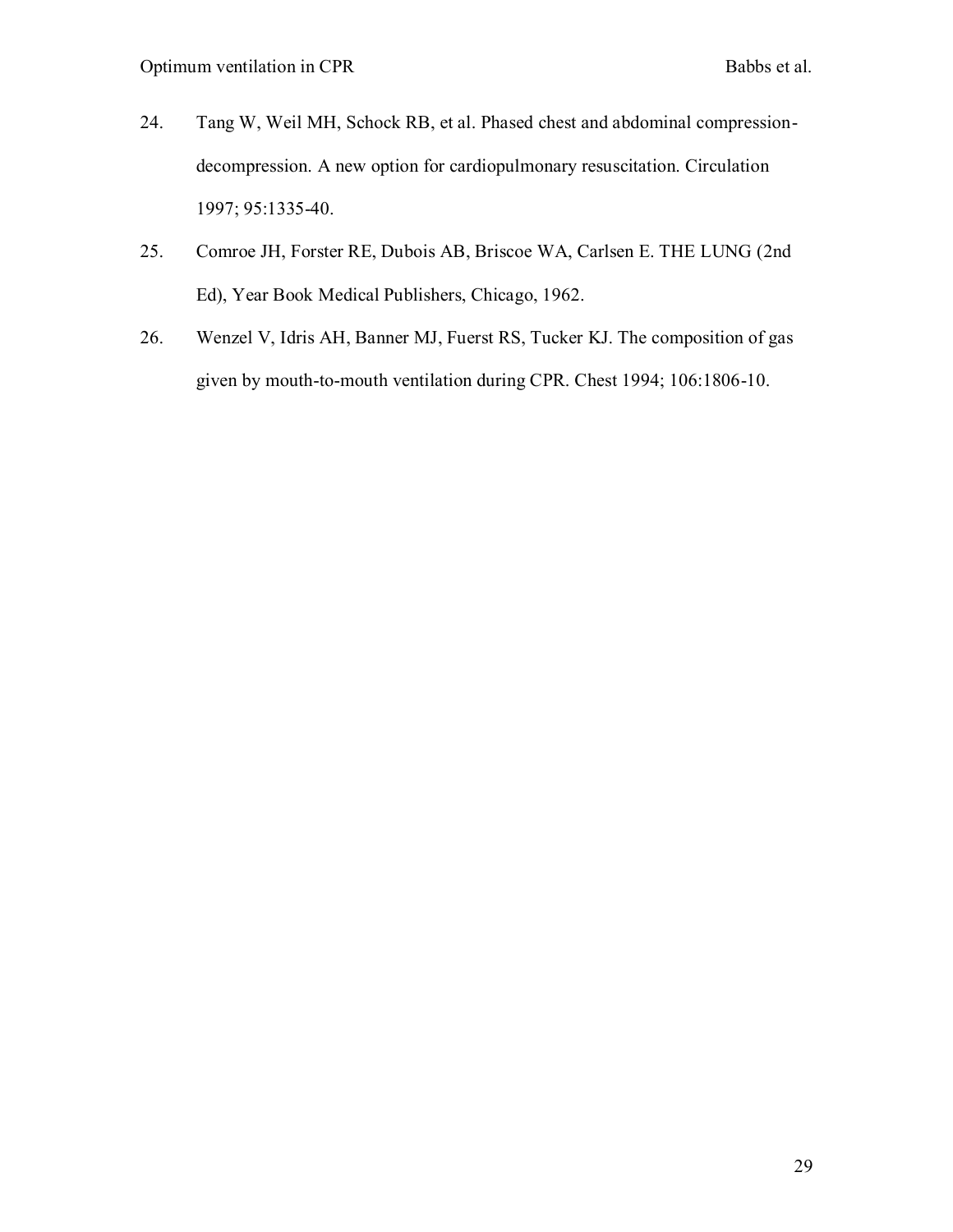#### **Appendix 1. Mean forward flow as a function of the compression to ventilation ratio.**

Suppose that forward flow falls to zero during ventilatory pauses and that the rise time for resumption of full flow is roughly equal to the fall time, which is reasonable for standard CPR. Then, using the definitions in Table 1, true mean flow,

$$
\overline{Q} = Q_{\text{MAX}} \cdot \frac{n_1 t}{n_2 T + n_1 t} = Q_{\text{MAX}} \cdot \frac{x}{T/t + x} \tag{A1.1}
$$

where 2 1 n  $x = \frac{n_1}{n_1}$  is the compression/ventilation ratio.

#### **Appendix 2. Change of the oxygen content of blood in the lungs and in the periphery during CPR as a function of the compression to ventilation ratio.**

For simplicity, assume the oxygen-blood dissociation curve is linear from zero to 20 ml  $O_2/100$  ml blood at 100 mmHg. This point is equivalent to 0.2 ml  $O_2/ml$  blood at  $f_A = 100$  mmHg / 760 mmHg (atmospheric pressure) = 0.133 ml O<sub>2</sub>/ml gas. Then the slope, s , of the oxygen-blood dissociation curve is  $s = (0.2 \text{ ml } O_2/\text{ml blood}) / (0.133 \text{ ml } O_2/\text{ml gas}) = 1.5 \text{ ml gas/ml blood}.$ 

In the low flow circumstances of CPR the oxygen taken up by blood in equilibrium with any particular alveolar oxygen concentration,  $f_A$ , is well approximated by the simple expression  $\Delta c \approx s \cdot f_A$ , with offsetting errors. Here we underestimate the oxygen content of arterial blood because of the linear approximation to the oxygen-blood dissociation curve above. However, we also underestimate the oxygen content of mixed venous blood in low flow state of CPR, by assuming it is zero. This simple approximation captures the essence of the fact that oxygen delivery depends critically on alveolar oxygen concentration. One cannot fail to ventilate indefinitely and maintain all of the benefits of forward flow of blood.

Now to solve for  $\Delta c \approx s \cdot f_A$ , in terms of compression/ventilation ratio, x, we need an expression for  $f_A$  in terms of other relevant variables in Table 1, including x. This expression can be obtained from the following steady-state balance: tracheal oxygen inflow  $=$  tracheal oxygen outflow  $+$  oxygen delivery to the body. In symbols

$$
(\mathbf{v}_{\mathrm{T}} - \mathbf{v}_{\mathrm{D}})\mathbf{R}\mathbf{f}_{\mathrm{I}} = (\mathbf{v}_{\mathrm{T}} - \mathbf{v}_{\mathrm{D}})\mathbf{R}\mathbf{f}_{\mathrm{A}} + \overline{\mathbf{Q}}\cdot\mathbf{s}\cdot\mathbf{f}_{\mathrm{A}}\,,\tag{A2.1}
$$

where R is the average rate of ventilation over a full compression/ventilation cycle.

Solving A2.1 for  $f_A$ , we have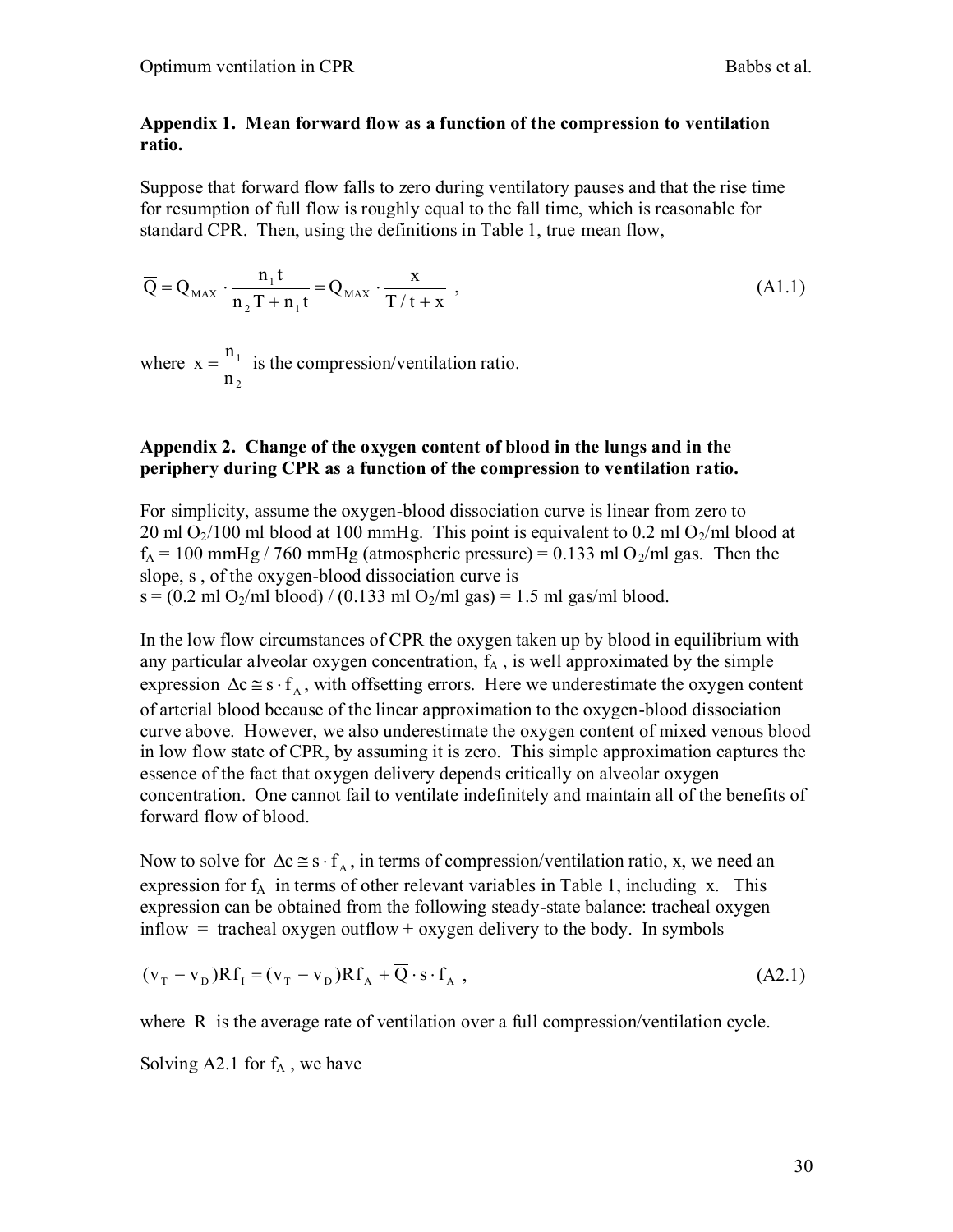$$
f_{A} = \frac{(v_{T} - v_{D})Rf_{I}}{(v_{T} - v_{D})R + s\overline{Q}} = \frac{(v_{T} - v_{D})f_{I}}{(v_{T} - v_{D}) + s\frac{\overline{Q}}{R}}.
$$
 (A2.2)

Next we can introduce the variable, x, by noting that both mean blood flow and mean respiratory rate, R, are functions of x . From Appendix 1

$$
\overline{Q} = Q_{MAX} \cdot \frac{n_1 t}{n_2 T + n_1 t} = Q_{MAX} \cdot \frac{x}{T/t + x} \,. \tag{A2.3}
$$

Similarly,

$$
R = \frac{n_2}{n_2 T + n_1 t} = \frac{1}{T + x t} = \frac{1}{t} \cdot \frac{1}{T/t + x}.
$$
 (A2.4)

Dividing (A2.3) by (A2.4) we have  $\frac{Q}{T} = Q_{MAX}$  tx R  $\frac{Q}{D} = Q_{MAX}$  tx, which can be substituted into (A2.2) to obtain

$$
f_{A} = \frac{(v_{T} - v_{D})f_{I}}{(v_{T} - v_{D}) + Q_{MAX}stx} \tag{A2.5}
$$

In turn,

$$
\Delta c_{O_2} \approx s f_A = \frac{s (v_T - v_D) f_I}{(v_T - v_D) + Q_{MAX} s t x} \tag{A2.6}
$$

#### **Appendix 3. Solving for the optimum compression to ventilation ratio.**

Suppose

$$
F(x) = \left(\frac{x}{a+x}\right)^{\alpha} \frac{1}{1+bx},
$$
\n(A3.1)

and we wish to find  $x^*$  corresponding to the maximum value of  $f(x)$ .

Differentiating with respect to x and setting the derivative equal to zero,

$$
F'(x) = 0 = \left(\frac{x}{a+x}\right)^{\alpha} \frac{-b}{(1+bx)^2} + \frac{\alpha}{1+bx} \left(\frac{x}{a+x}\right)^{\alpha-1} \left[\frac{1}{a+x} - \frac{x}{(a+x)^2}\right],
$$
(A3.2)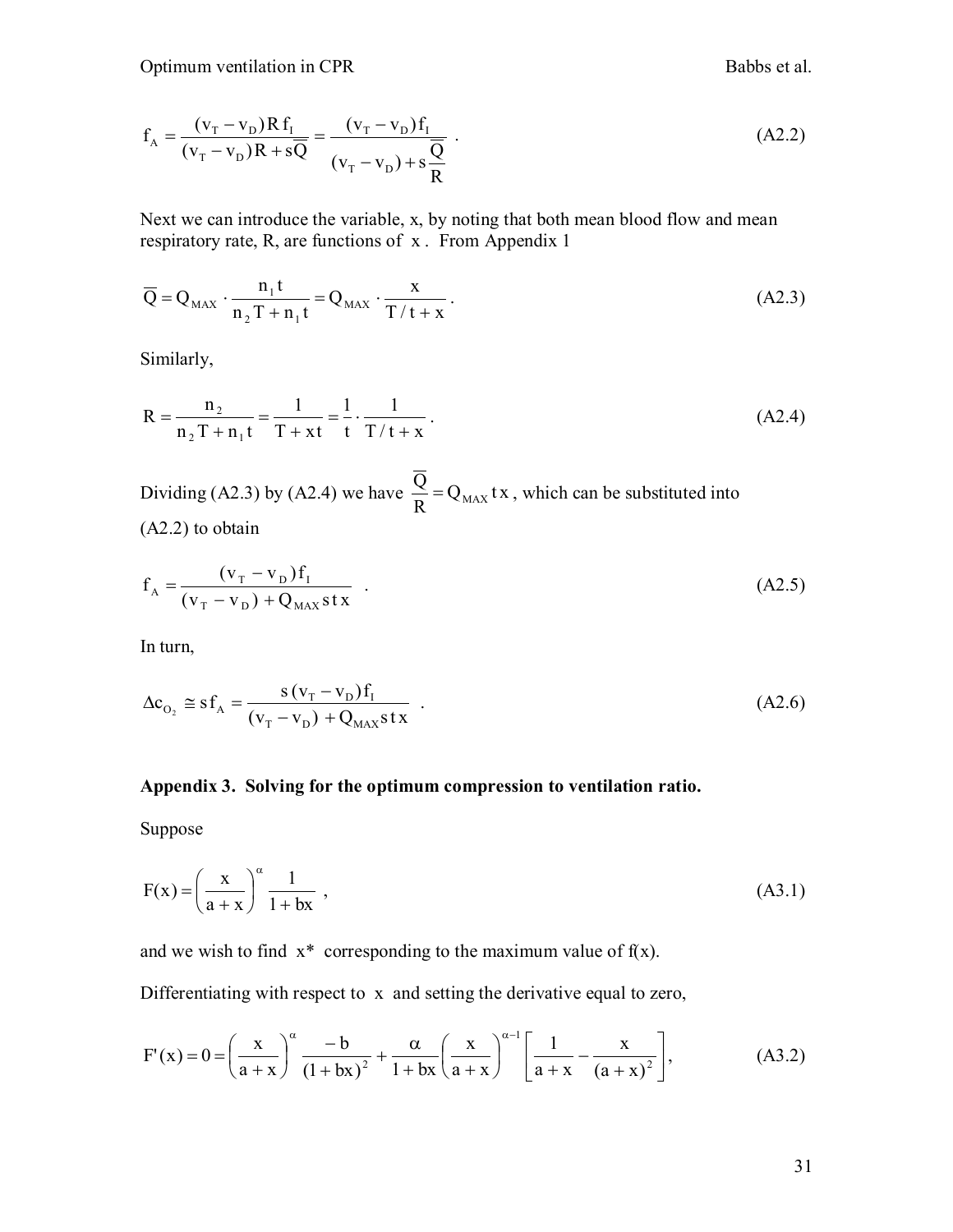which after rearrangement and simplification becomes the quadratic equation

$$
x^{2} - a(\alpha - 1)x - \frac{a}{b}\alpha = 0
$$
 (A3.3)

Solving for x using the quadratic formula gives

$$
x^* = \frac{a(\alpha - 1) \pm \sqrt{a^2 (\alpha - 1)^2 + 4\frac{a}{b}\alpha}}{2}
$$
 (A3.4)

Note that if  $\alpha = 1$ , then b  $x^* = \sqrt{\frac{a}{n}}$ ; hence the positive root is the meaningful one.

So,

$$
x^* = \frac{1}{2} \left( a(\alpha - 1) + \sqrt{a^2(\alpha - 1)^2 + 4\alpha \frac{a}{b}} \right),
$$
 (A3.5)

which can be easily verified by plotting  $F(x)$ .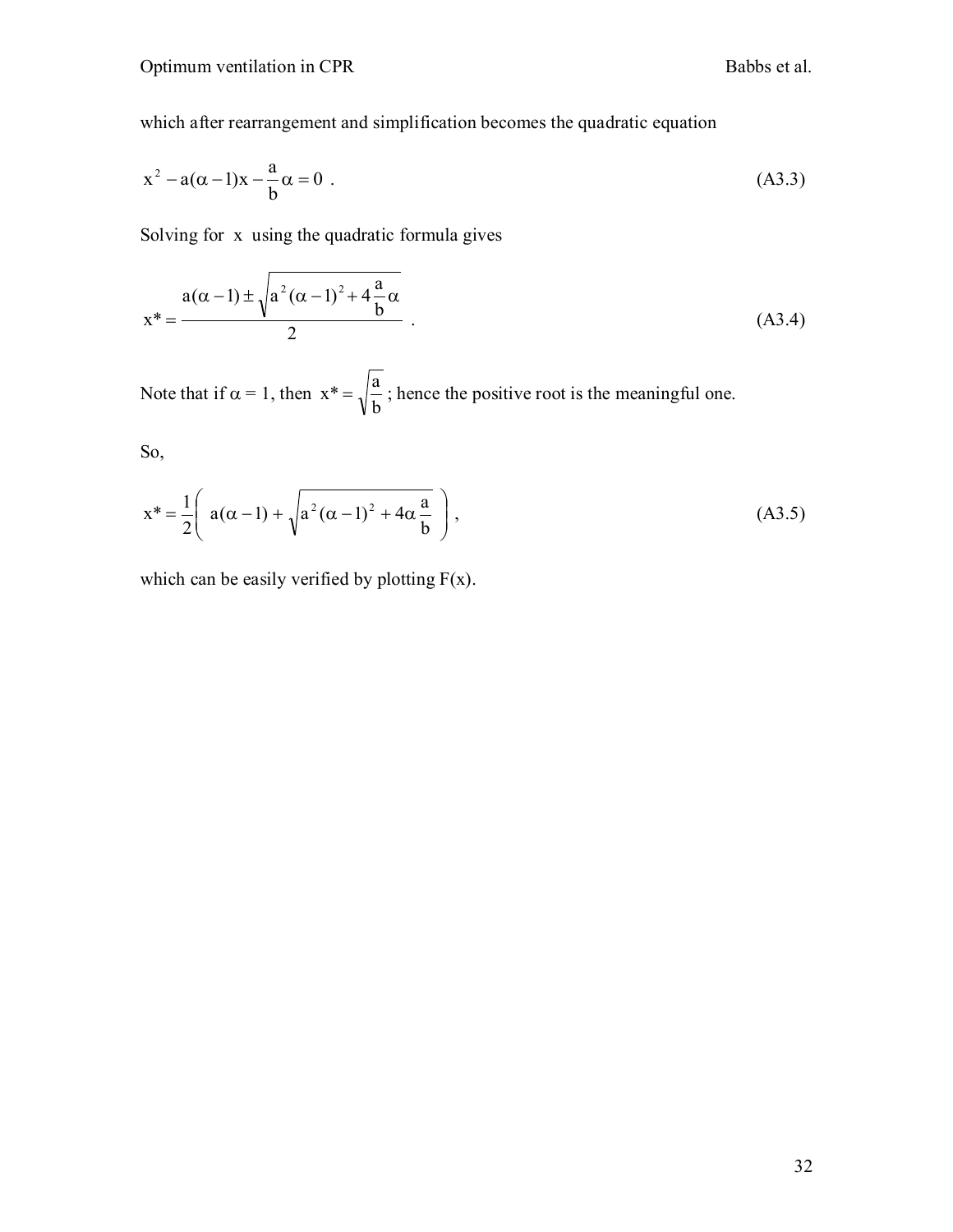| Variable       | <b>Definition</b>                                  | <b>Standard CPR Value</b>             |  |
|----------------|----------------------------------------------------|---------------------------------------|--|
|                |                                                    | and Units                             |  |
| $f_A$          | Fraction of oxygen in alveolar gas                 | $0.14^{25}$                           |  |
| $f_1$          | Fraction of oxygen in inspired gas exhaled by      | $0.16^{26}$                           |  |
|                | rescuer during one-rescuer CPR                     |                                       |  |
| $n_1$          | Number of compressions per complete                | 15                                    |  |
|                | compression/ventilation cycle                      |                                       |  |
| n <sub>2</sub> | Number of ventilations per complete                | $\overline{2}$                        |  |
|                | compression/ventilation cycle                      |                                       |  |
| $Q_{\rm MAX}$  | Maximum forward blood flow during continuous       | $1.00$ L/min = $1000$                 |  |
|                | chest compressions                                 | ml/min                                |  |
| $\overline{Q}$ | Mean forward blood flow including ventilatory      | $0.67$ L/min = 670 ml/min             |  |
|                | pauses                                             |                                       |  |
| t              | Chest compression/relaxation time                  | $1/100$ min = 0.01 min                |  |
| T              | Average time for one ventilation (ideal value)     | $2.5 \text{ sec} = 0.042 \text{ min}$ |  |
|                | Average time for one ventilation (practical value) | $8.0 \text{ sec} = 0.133 \text{ min}$ |  |
| $\mathbf{R}$   | Average rate of ventilations in CPR                | 8/min                                 |  |
| $\mathbf S$    | Average slope of oxygen-blood dissociation         | 1.50 ml alveolar gas/ml               |  |
|                | curve in physiologic range                         | blood                                 |  |
| $V_T$          | Tidal volume                                       | Normal: $500$ ml air <sup>25</sup>    |  |
|                |                                                    | CPR: $700 \text{ ml}^1$               |  |
| $V_D$          | Anatomic dead space of tracheobronchial tree       | 150 ml air <sup>25</sup>              |  |
| $D_{O_2}$      | Oxygen delivery                                    | 250 ml oxygen/min <sup>25</sup>       |  |
| X              | Compression ventilation ratio ( $n_1/n_2$ )        | 7.5 (Guideline value)                 |  |
|                |                                                    |                                       |  |

Table 1. Nomenclature and standard values for computations.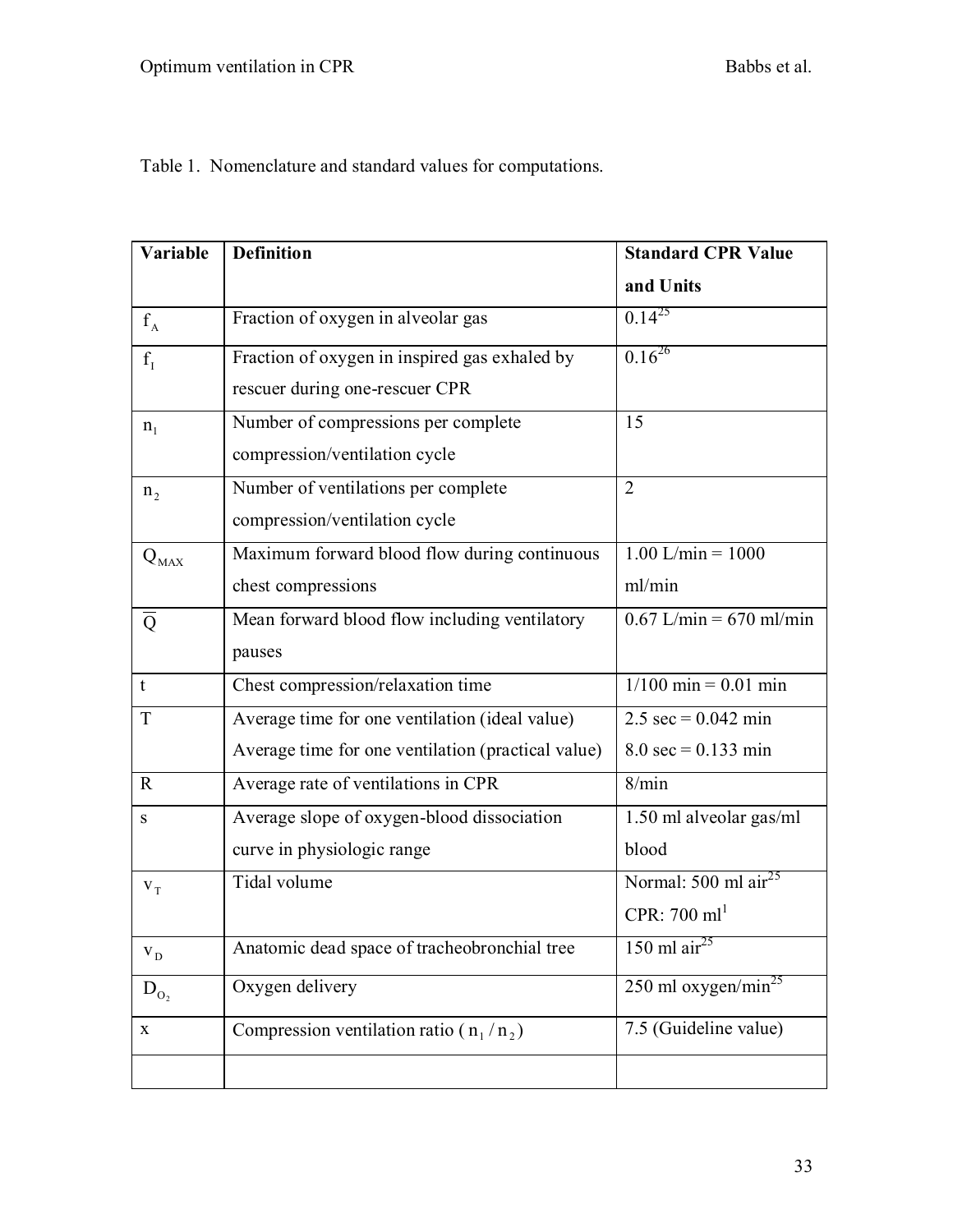Table 2. Statistical parameters for Monte Carlo simulations.

| Parameter                   | Mean $\pm$ 1 SD  | <b>Units</b>            |
|-----------------------------|------------------|-------------------------|
| Maximum flow, $Q_{MAX}$     | $900 \pm 200*$   | ml blood / min          |
| Ideal single breath time, T | $0.042 \pm 0.01$ | min                     |
| Lay single breath time, T   | $0.133 \pm 0.01$ | min                     |
| Compression rate, $1/t$     | $100 \pm 10$     | 1 / min                 |
| Tidal volume, $V_T$         | $800 \pm 200$ ** | ml gas                  |
| Inspired $O_2$ , $F_I$      | $0.16 \pm 0.02$  | ml $O2 / \text{ml gas}$ |
| Dead space, $v_D$           | 150              | ml gas                  |
| Blood $O2$ affinity, s      | 1.5              | ml gas / ml blood       |

\* Here it is assumed that real world rescuers do somewhat less effective CPR than laboratory investigators, and there is wide variation in effectiveness.

\*\* Current guidelines<sup>1</sup> recommend 70 ml/kg or 700 to 1000 ml tidal volume.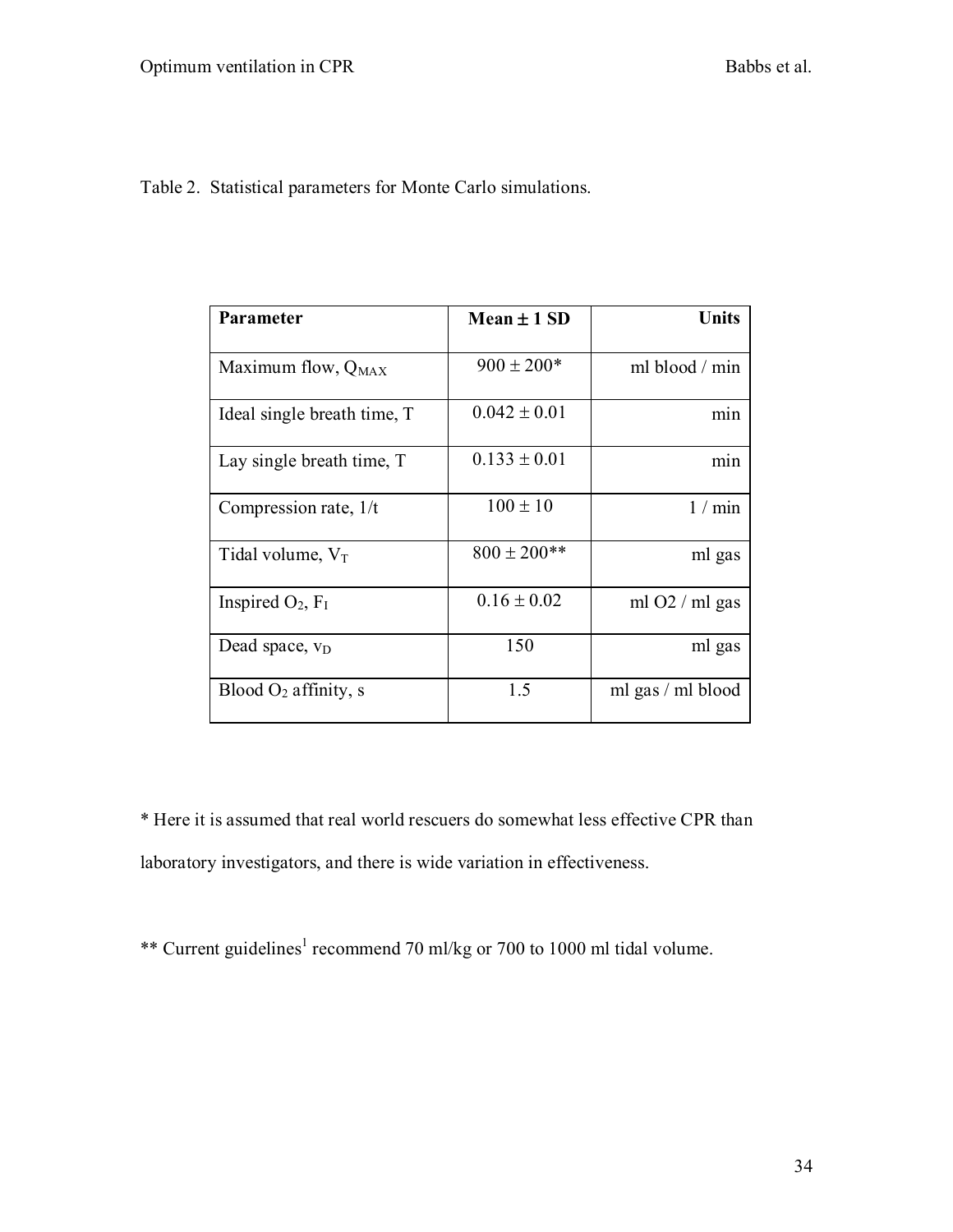|                                 | 15:2 CPR    | 50:2 CPR     |
|---------------------------------|-------------|--------------|
| Compression work (torso inches) | $15x2=30$   | $50x2=100$   |
| Ventilation work (torso inches) | 20          | 20           |
| Cycle time (sec)                | 15          | 38           |
| Work rate (torso inches/sec)    | $50/15=3.3$ | $120/38=3.2$ |

# Table 3: Comparative work rates in "torso-inches" per second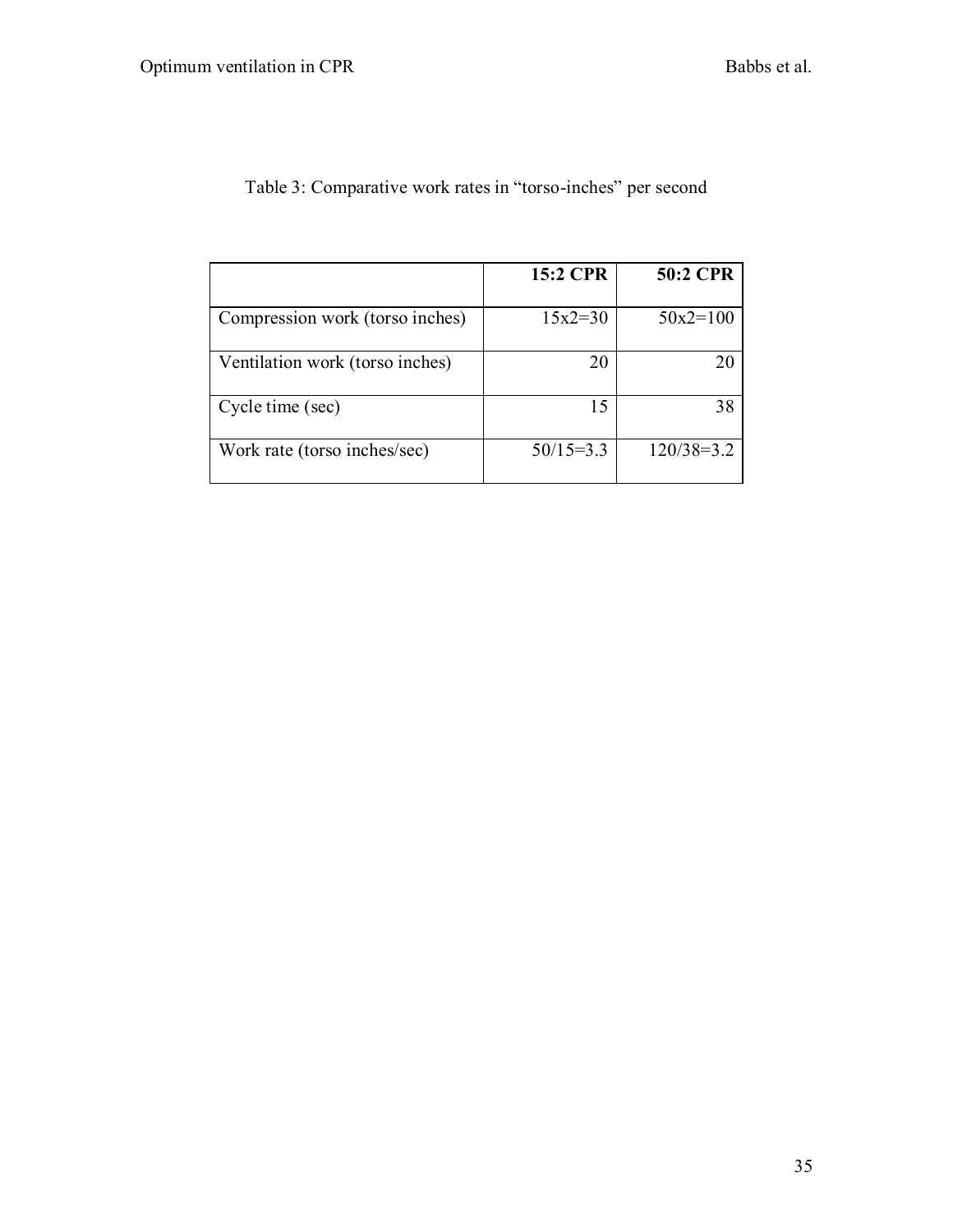

## Figure 1(a)

Fig. 1. Components of oxygen delivery as a function of compression to ventilation ratio in a physiological model of cardiac arrest and CPR.

(a) Results for professionally trained rescuers, assumed to deliver two rescue breaths in 5 seconds.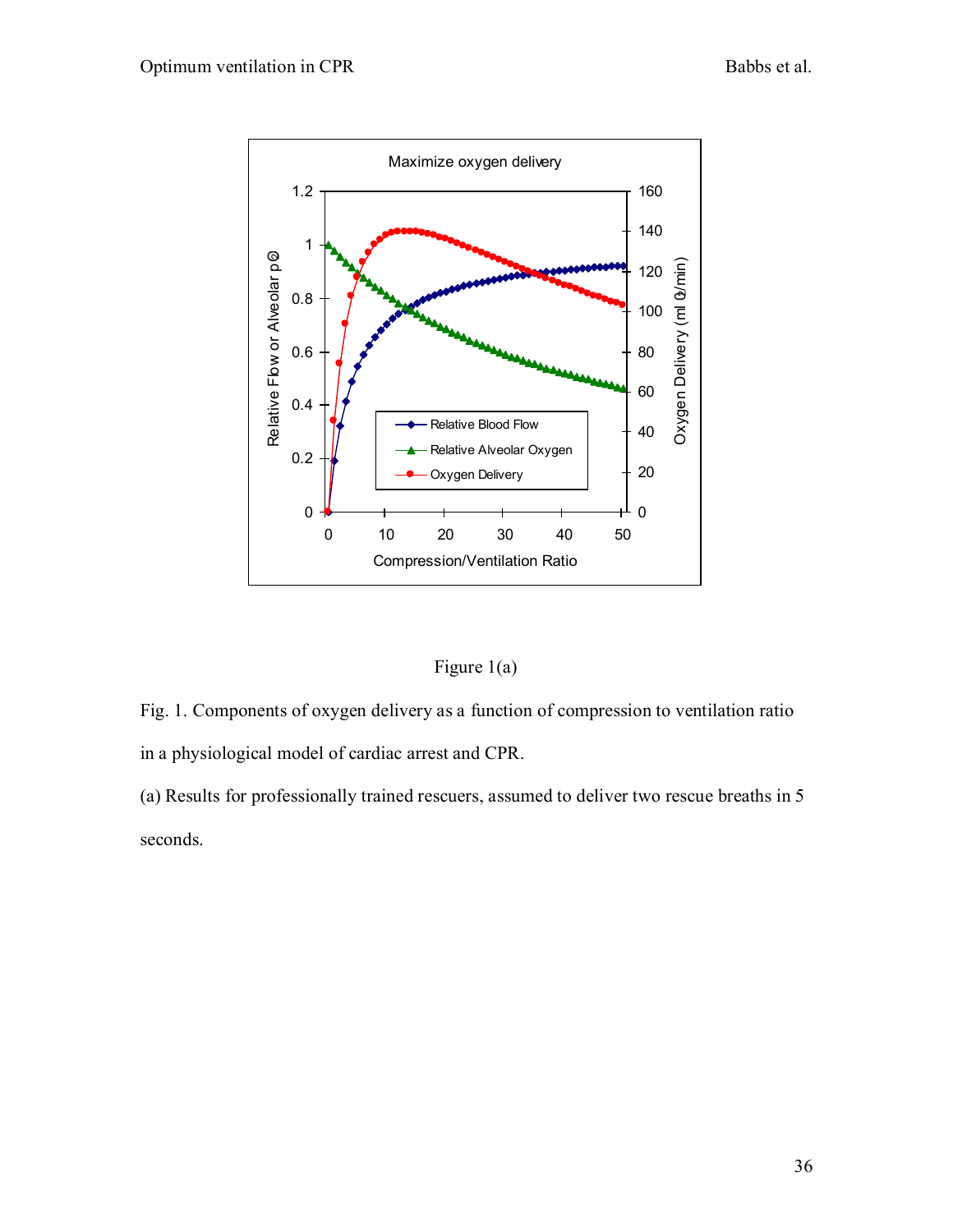

Figure 1(b)

(b) Results for lay rescuers, assumed to deliver two rescue breaths in 16 seconds.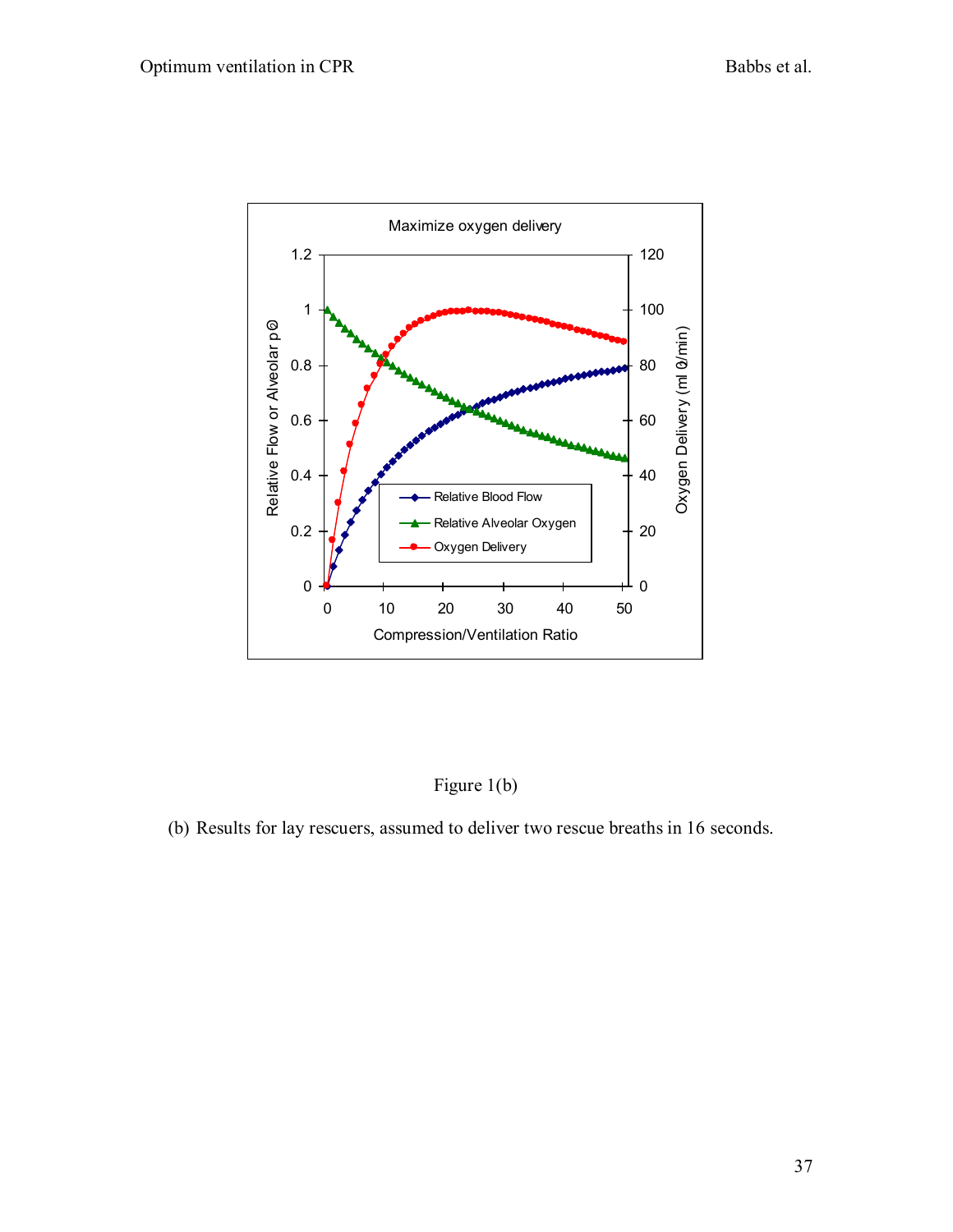

Figure 2(a)

Fig. 2. Index of combined blood flow and oxygen delivery as a function of compression to ventilation ratio in a physiological model of cardiac arrest and CPR.

(a) Results for professionally trained rescuers, assumed to deliver two rescue breaths in 5 seconds.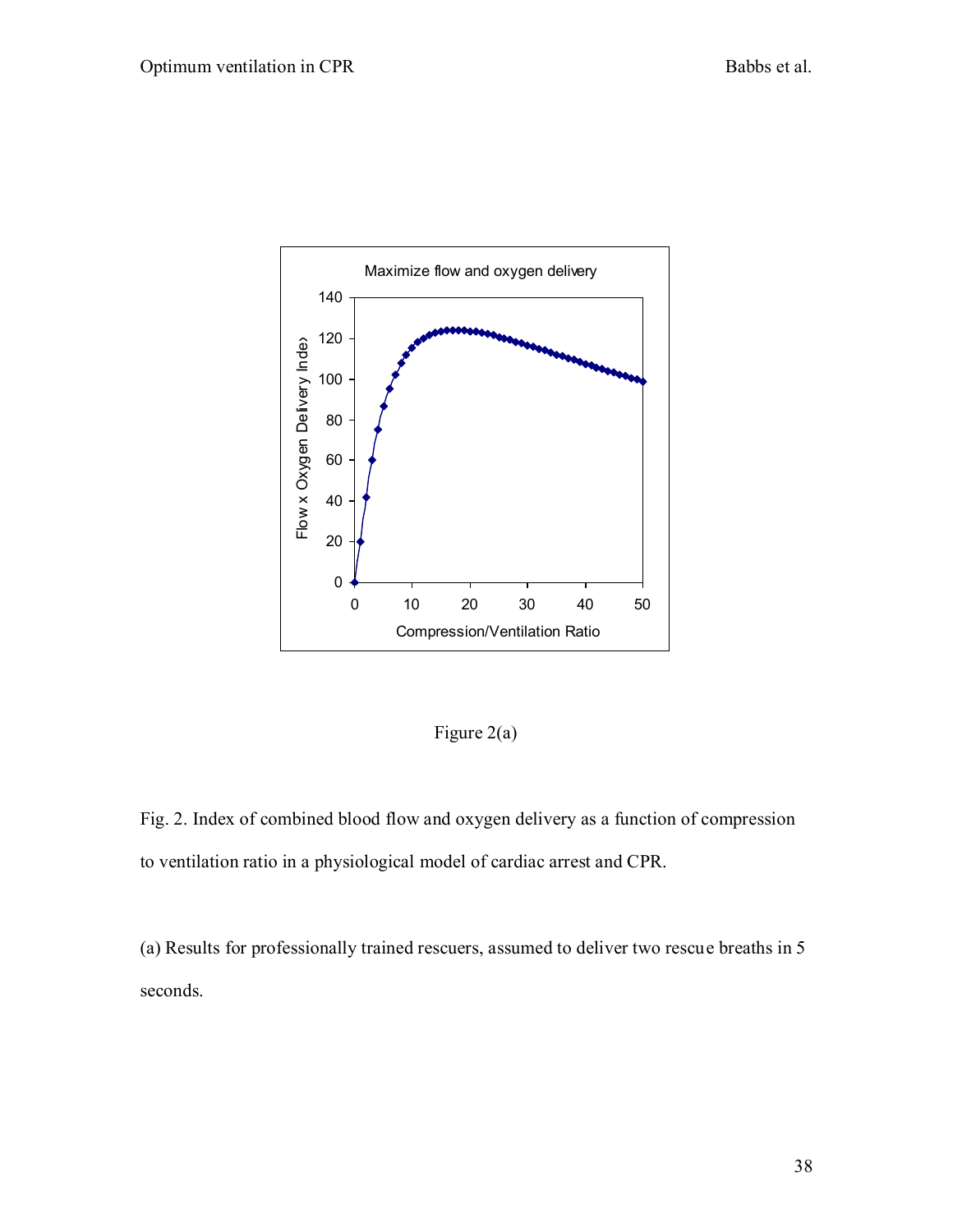

Figure 2(b)

(b) Results for lay rescuers, assumed to deliver two rescue breaths in 16 seconds.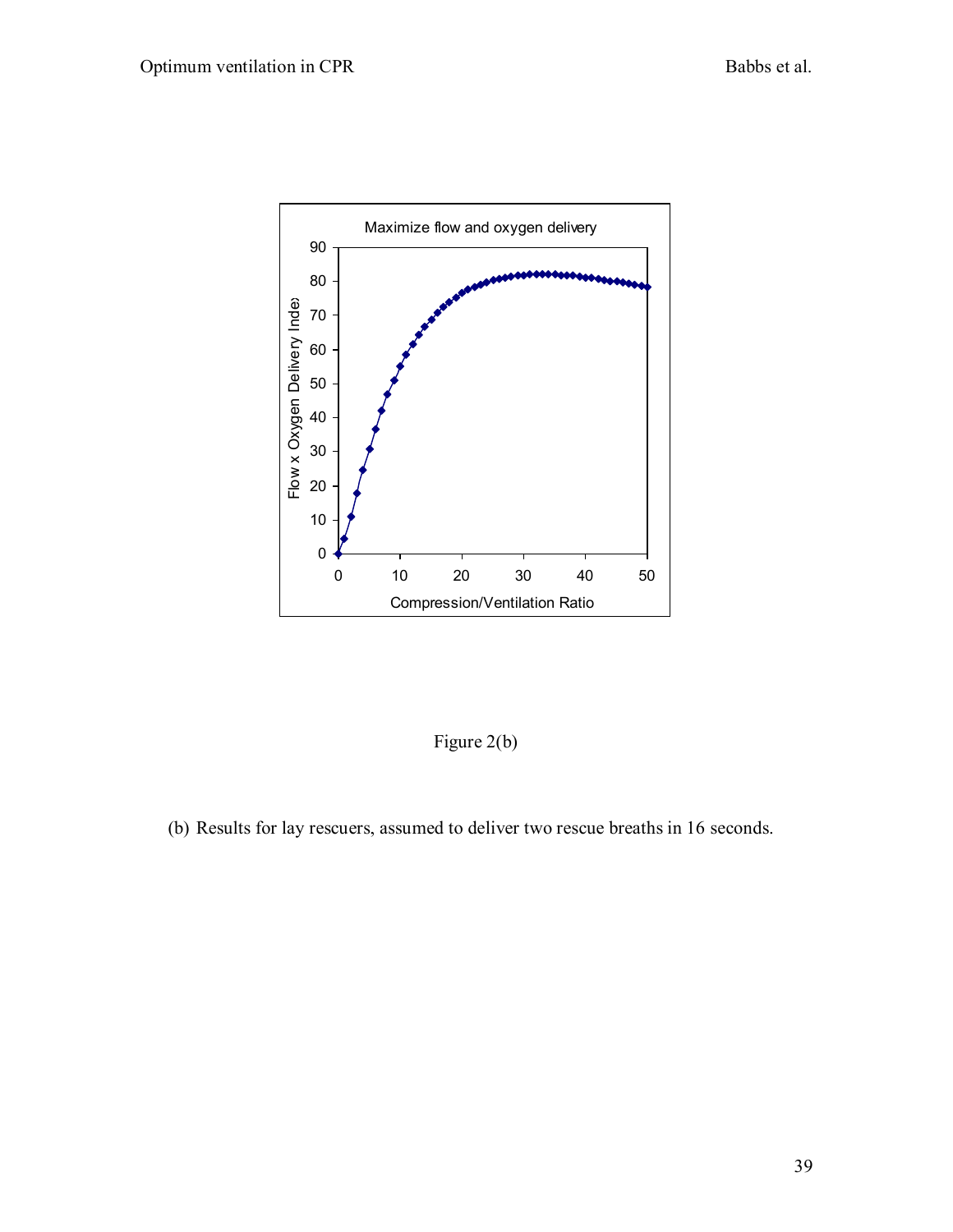

Figure 3(a)

Fig. 3. Histograms of optimal values of the compression to ventilation ratio, x, for 10,000 simulated resuscitations, in which parameters of rescuer performance were varied at random. Details of the stochastic model are presented in Table 2. (a) Results for professionally trained rescuers, assumed to deliver each of two rescue breaths in  $0.042 \pm$ 0.01 min  $(2.5 \pm 0.6 \text{ sec})$ .